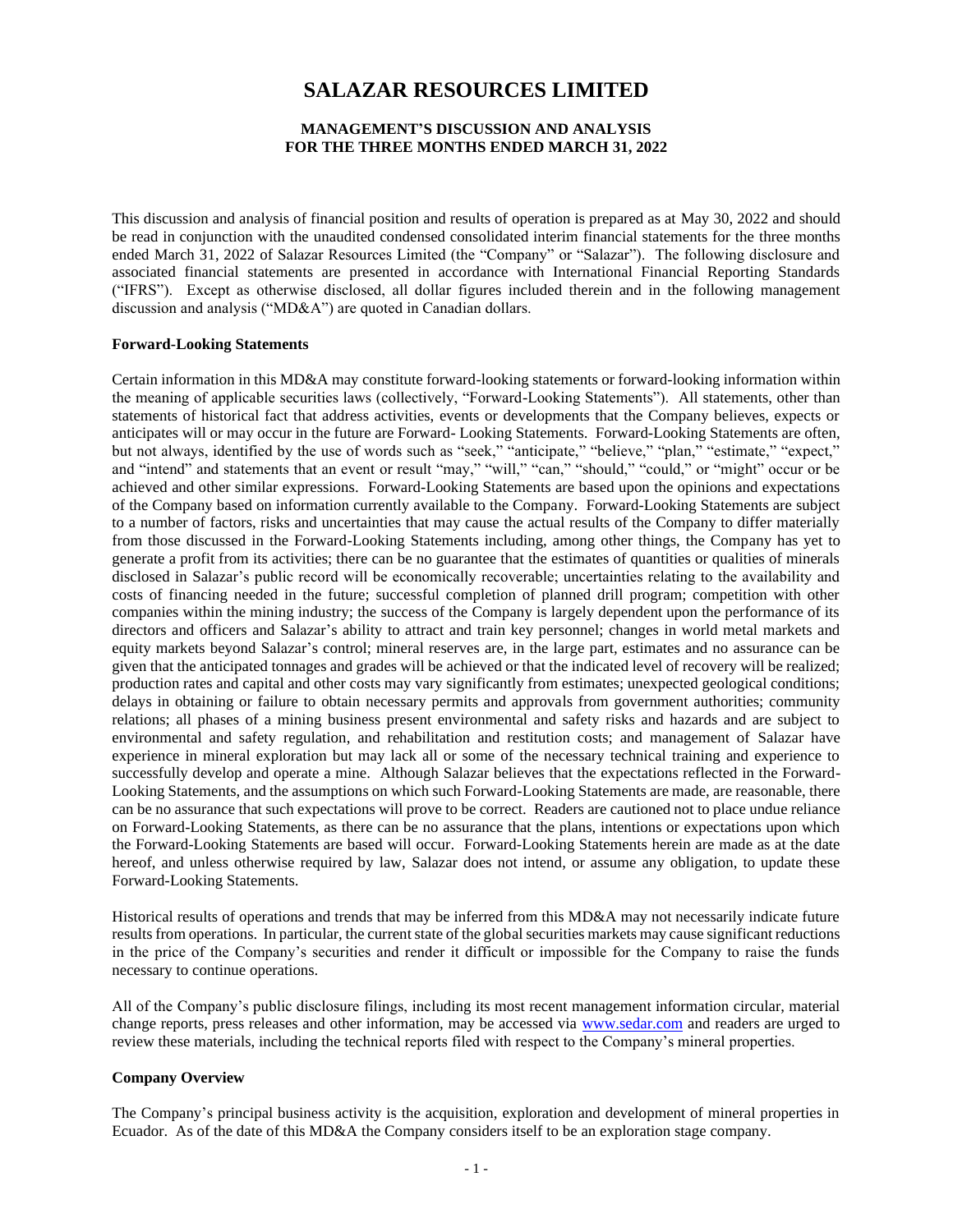The Company is a reporting issuer in British Columbia, Alberta, Ontario and Nova Scotia. The Company's shares trade on the TSX Venture Exchange ("TSXV") under the symbol "SRL" as a Tier 1 mining issuer, on the OTCQX under the symbol "SRLZF", and on the Frankfurt Exchange under the symbol "CCG". The Company's executive head office is located in Quito, Ecuador.

The Company's main activities had previously been the ongoing exploration activities on the Curipamba Project in Ecuador. In late fiscal 2017 the Company entered into an option agreement (the "Curipamba Option Agreement") with Adventus Mining Corporation ("Adventus") whereby Adventus could earn (the "Earn-In") a 75% interest in the Curipamba Project with Adventus funding costs of US \$25,000,000 over five years, including the completion of a feasibility study on the El Domo deposit. Under the Curipamba Option Adventus has agreed to provide the Company with US \$250,000 per year advance payments until achievement of commercial production, to a maximum of US \$1,500,000. As of the date of this MD&A the Company has received total advance payments of US \$1,250,000.

On December 10, 2021, having filed the feasibility study ("Feasibility Study") titled "National Instrument 43-101 ("NI 43-101") Technical Report Feasibility Study - Curipamba El Domo Project", Adventus has completed the final milestone requirement under the Option Agreement. On December 31, 2021 (the "Option Exercise Date") the Company approved the transfer of a 75% ownership interest in Salazar Holdings, effectively reducing the Company's ownership interest to 25%. (See also "Curipamba Earn-in" below for more details.)

Upon achievement of commercial production, Adventus will receive 95% of the distributions from the Curipamba Project until its aggregate investment, including the US \$25,000,000, has been recouped minus the approximate Company carrying value of US \$18,200,000 when the Curipamba Option was signed, after which distributions will be shared on a pro-rata basis according to their respective ownership. In certain circumstances where project development is delayed post earn-in, Adventus' ownership position could be diluted.

The Company and Adventus have also entered into an exploration alliance agreement (the "Alliance") to jointly explore Ecuador with the initial focus on zinc assets. The venture, Minera Dos Gemas M2G S.A. ("Dos Gemas"), was formed in 2017 and is currently owned 80% by Adventus and 20% by the Company with Adventus funding all activities incurred up to a construction decision. As operator the Company receives a 10% operator's fee on certain expenditures incurred, subject to an annual maximum fee of US \$200,000 on costs pertaining to surface rights acquisitions.

In March 2018 the Company, Adventus and Dos Gemas entered into a letter agreement whereby the Company agreed to transfer the Pijili Project to Dos Gemas under the Alliance whereby Adventus has issued 2,536,232 Adventus common shares at an ascribed value of \$2,028,986, paid a total of \$195,705 (US \$150,000) cash and fulfilled its US \$1,000,000 minimum exploration commitments. The official transfer of the Pijili Project was completed in May 2021.

In May 2018 the Company, Adventus and Dos Gemas entered into an agreement whereby the Company agreed to transfer the Santiago Project to Dos Gemas under the Alliance whereby Adventus has issued 1,268,116 Adventus common shares, at an ascribed value of \$1,014,492, paid a total of \$97,118 (US \$75,000) cash and fulfilled its US \$500,000 minimum exploration commitments. The official transfer of the Santiago Project was completed in fiscal 2019. The Santiago Project is subject to a 1.5% net smelter royalty that can be bought out for US \$1,000,000, as well as a 4% net profits interest royalty that is in favour of INV Metals Inc.

The Company continues to work on its strategy to discover, de-risk and define deposits within its wholly-owned portfolio. The Company intends to retain 100% ownership of its top future discovery prospects and to find mid-tier or major mining company partners for the more advanced work on its non-core discoveries.

# **COVID-19**

March 2022 marked the second anniversary of the COVID-19 pandemic, and globally, countries are emerging from the various public health safety measures that were put in place by most of the world's nations. The overall impact of the COVID-19 pandemic on the Company to date has not been material, and in the first quarter of 2022, work is relatively uninterrupted.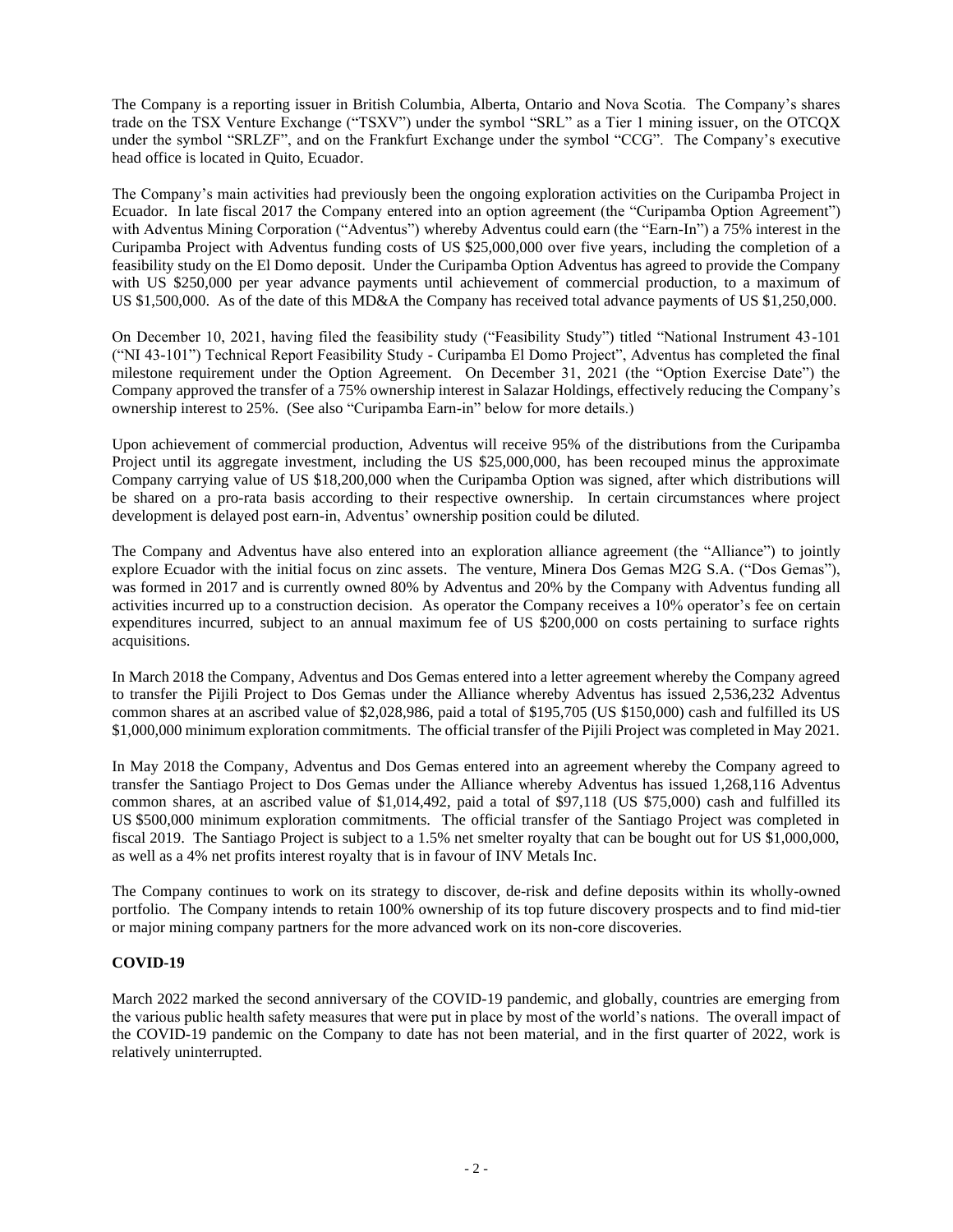# *Property Update - Joint Venture Projects*

# *Curipamba Earn-in*

On December 10, 2021, Adventus and the Company filed the Feasibility Study, results of which were announced on October 26, 2021.

By December 31, 2021, Adventus had already incurred \$47,127,000 of its expenditure commitment, well over the required \$25,000,000. On December 10, 2021, Adventus, having completed its obligations under the Curipamba Option, delivered written notice of its exercise (the "Option Exercise Notice") to the Company. On December 31, 2021 (the "Option Exercise Date") the Company approved the transfer of a 75% ownership interest in Salazar Holdings, effectively reducing the Company's ownership interest to 25%.

Pursuant to the Curipamba Option, as of the Option Exercise Date:

- (a) the aggregate amount of advances from Adventus for the Curipamba Project shall be capitalized in Salazar Holdings. Adventus shall be granted 75 Class A common shares representing 75% of the total issued and outstanding Class A common shares, and 95 Class B preferred shares, representing 100% of the total issued and outstanding Class B preferred shares; and
- (b) the Company, Adventus, Salazar Holdings and Curimining shall enter into a shareholders' agreement ("Shareholders' Agreement") and reconstitute the board of directors of Curimining ("Curimining Board") with two Adventus nominees and one Company nominee. The Company and Adventus proceeded to finalize the Shareholders Agreement on January 4, 2022.

As the rights of Adventus to the earn-in were substantively achieved on the Option Exercise Date, the Company and Adventus agreed that Adventus has obtained control of Salazar Holdings as from the Option Exercise Date and acquired 75% of the interest of Salazar Holdings.

Pursuant to the Curipamba Option and the Shareholders' Agreement, Adventus has priority repayment of its investment in Curipamba according to an agreed distribution formula.

# *Curipamba - El Domo Feasibility Study*

Highlights of the results of the Feasibility Study are as follows:

#### *Mineral Resource Estimate Update*

As part of the Feasibility Study, an update to the mineral resource estimate was completed, with an effective date of October 26, 2021 and is disclosed in accordance with National Instrument 43-101 ("NI 43-101") Standards of Disclosure for Mineral Projects and prepared by SLR Consulting (Canada) Ltd. ("SLR"), formerly Roscoe Postle Associates. The updated Mineral Resource estimate (Tables 1a to 1c below) is supported by information provided from 391 core boreholes, totalling 74,992 metres, completed between 2007 and 2021 and possesses a similar footprint to the previous Mineral Resource estimate (see May 2, 2019 news release). The infill drilling in 2020 and 2021 resulted in the upgrading of portions of the Mineral Resource from previously classified Indicated to Measured and Inferred to Indicated categories. Other highlights include copper grades increasing by 9%.

| <b>Resource</b>  | <b>Tonnes</b> | Grade       |           |             |             |                   | <b>Contained Metal</b> |            |             |             |        |
|------------------|---------------|-------------|-----------|-------------|-------------|-------------------|------------------------|------------|-------------|-------------|--------|
| (Mt)<br>Category | Cu<br>(%)     | Pb<br>(9/0) | Zn<br>(%) | Au<br>(g/t) | Ag<br>(g/t) | <b>Cu</b><br>(kt) | Ph<br>(kt)             | Zn<br>(kt) | Au<br>(koz) | Ag<br>(koz) |        |
| <b>Measured</b>  | 3.2           | 2.61        | 0.24      | 2.50        | 3.03        | 45                | 84.9                   | 7.7        | 81.1        | 316         | 4,704  |
| <b>Indicated</b> | 5.7           | 1.83        | 0.24      | 2.64        | .98         | 45                | 104.5                  | 13.9       | 150.6       | 364         | 8,265  |
| $M+I$            | 9.0           | 2.11        | 0.24      | 2.59        | 2.36        | 45                | 189.4                  | 21.6       | 231.7       | 680         | 12,969 |
| <b>Inferred</b>  | 1.1           | 1.72        | 0.14      | 2.18        | 1.62        | 32                | 18.5                   | 1.5        | 23.6        | 57          | 1,118  |

| Table 1a.  Total Mineral Resource for El Domo, Curipamba Project - October 26, 2021 (sum of tables 1b and 1c) |  |  |
|---------------------------------------------------------------------------------------------------------------|--|--|
|                                                                                                               |  |  |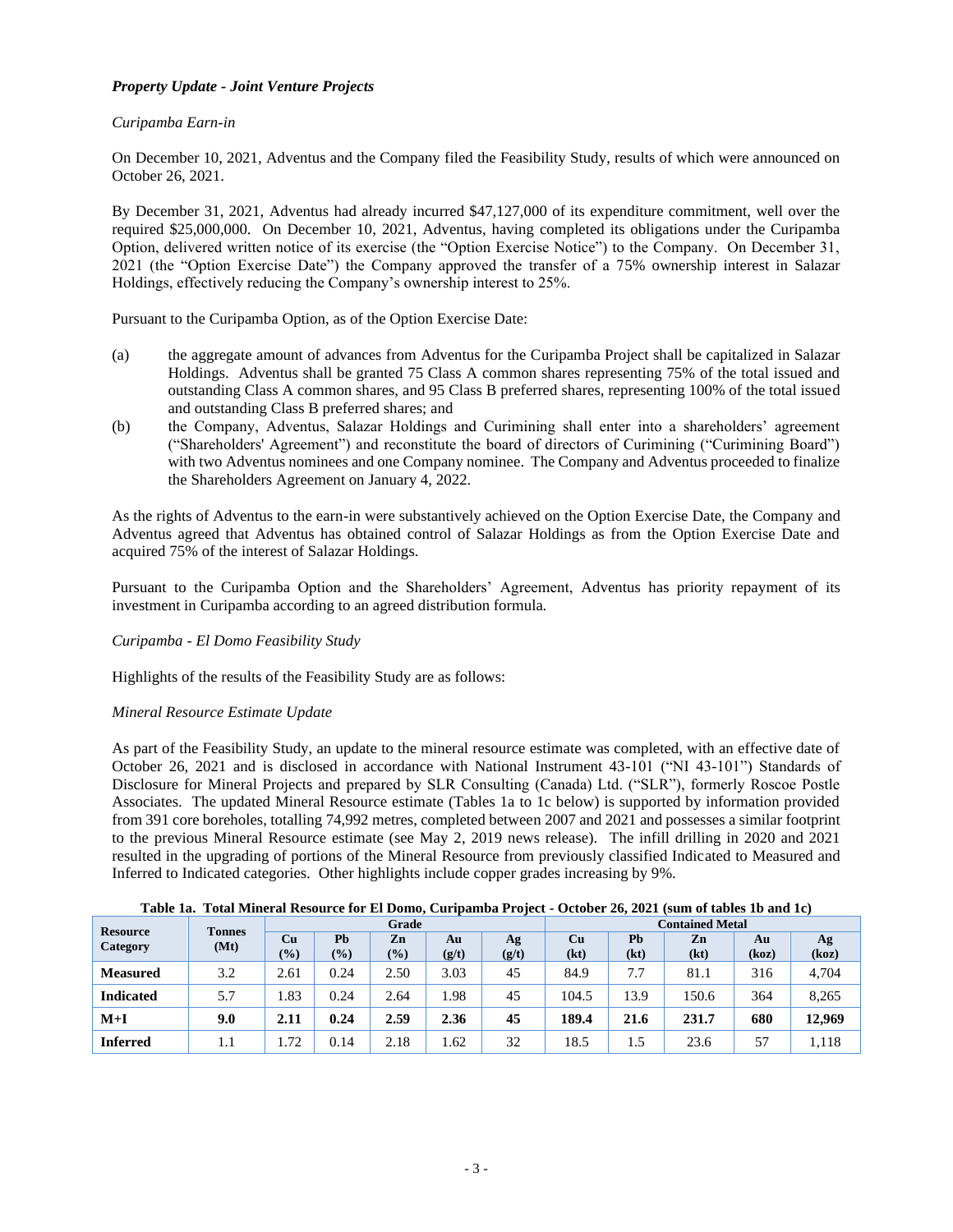|                             | <b>Tonnes</b> | Grade        |                     |           |             |             | <b>Contained Metal</b> |            |            |             |             |
|-----------------------------|---------------|--------------|---------------------|-----------|-------------|-------------|------------------------|------------|------------|-------------|-------------|
| <b>Resource</b><br>Category | (Mt)          | Cu<br>$(\%)$ | Pb<br>$\frac{1}{2}$ | Zn<br>(%) | Au<br>(g/t) | Ag<br>(g/t) | Cu<br>(kt)             | Pb<br>(kt) | Zn<br>(kt) | Au<br>(koz) | Ag<br>(koz) |
| <b>Measured</b>             | 3.2           | 2.61         | 0.24                | 2.50      | 3.03        | 45          | 84.9                   | 7.7        | 81.1       | 316         | 4,704       |
| <b>Indicated</b>            | 3.8           | .38          | 0.30                | 2.77      | 2.29        | 52          | 52.6                   | 11.3       | 105.2      | 280         | 6,370       |
| $M+I$                       | 7.1           | 1.95         | 0.27                | 2.64      | 2.63        | 49          | 137.5                  | 19.0       | 186.3      | 596         | 11,074      |
| <b>Inferred</b>             | 0.3           | 0.34         | 0.20                | 1.01      | . . 34      | 39          | 1.2                    | 0.7        | 3.5        | 15          | 430         |

**Table 1b. Pit Constrained Mineral Resource for El Domo, Curipamba Project – October 26, 2021**

# **Table 1c. Underground Mineral Resource for El Domo, Curipamba Project – October 26, 2021**

| <b>Resource</b>  | <b>Tonnes</b> | Grade              |             |           |             | <b>Contained Metal</b> |                       |               |            |             |             |
|------------------|---------------|--------------------|-------------|-----------|-------------|------------------------|-----------------------|---------------|------------|-------------|-------------|
| Category         | (Mt)          | Cu<br>(%)          | Pb<br>(0/0) | Zn<br>(%) | Au<br>(g/t) | Аg<br>(g/t)            | Cu<br>(kt)            | Pb<br>(kt)    | Zn<br>(kt) | Au<br>(koz) | Ag<br>(koz) |
| <b>Indicated</b> | Q             | $\Omega$ 70<br>، ، | 0.14        | 2.38      | 37<br>ر د   | $\sim$                 | $\Omega$              | $\sim$<br>2.6 | 45.4       | 84          | .,895       |
| Inferred         | 0.8           | $\mathbf{r}$<br>ر  | V.II        | 2.68      | .74         | 29                     | $\overline{ }$<br>ن ، | $0.8\,$       | 20.1       | 42          | 688         |

*Notes:*

*CIM Definition Standards (2014) definitions were followed for Mineral Resources.*

*Mineral Resources are reported above a cut-off Net Smelter Return ("NSR") value of \$29/t for Mineral Resources amenable to open-pit mining and the underground portion of the 2021 Mineral Resources are reported with mining shapes which were generated using a \$105/t NSR cut-off value.*

*The NSR value is based on estimated metallurgical recoveries, assumed metal prices, and smelter terms, which include payable factors treatment charges, penalties, and refining charges.*

*Mineral Resources are estimated using the metal price assumptions: \$4.00/lb Cu, \$1.05/lb Pb, \$1.30/lb Zn, \$1,800/oz Au, and \$24/oz Ag.*

*Metallurgical recovery assumptions were based on three mineral types defined by the metal ratio Cu/(Pb+Zn):*

- *a. Zinc Mineral (Cu/(Pb+Zn) <0.33): 86% Cu, 90% Pb, 97% Zn, 68% Au and 78% Ag*
- *b. Mixed Cu/Zn Mineral (0.33≤ Cu/(Pb+Zn) ≤3.0): 86% Cu, 82% Pb, 95% Zn, 55% Au and 67% Ag*
- *c. Copper Mineral (Cu/(Pb+Zn) >3.0): 80% Cu, 37% Pb, 36% Zn, 14% Au and 29% Ag*

*NSR factors were also based on the metal ratio Cu/(Pb+Zn):*

- *d. Zinc Mineral (Cu/(Pb+Zn) <0.33): 53.41 \$/% Cu, 7.99 \$/% Pb, 13.47 \$/% Zn, 30.91 \$/g Au and 0.39 \$/g Ag*
- *e. Mixed Cu/Zn Mineral (0.33≤ Cu/(Pb+Zn) ≤3.0): 58.99 \$/% Cu, 7.05 \$/% Pb ,13.41 \$/% Zn, 25.12 \$/g Au and 0.34 \$/g Ag*
- *f. Copper Mineral (Cu/(Pb+Zn) >3.0): 57.83 \$/% Cu, 6.84 \$/g Au and 0.19 \$/g Ag*

*Bulk density interpolated on a block per block basis using assayed value, the correlation between measured density values and iron content, and base metal grade. The bulk densities range between 2.1 t/m<sup>3</sup> and 4.6 t/m<sup>3</sup> Mineral Resources are inclusive of Mineral Reserves.*

*Mineral Resources that are not Mineral Reserves do not have demonstrated economic viability.*

*The underground portion of the Mineral Resources are reported within underground reporting shapes and include low grade blocks falling within the shapes.*

*Qualified Person ("QP") is not aware of any environmental, permitting, legal, title, taxation, socio-economic, marketing, political, or other relevant factors that could materially affect the Mineral Resource estimate Numbers may not add due to rounding.*

*Feasibility Study Mineral Reserves*

The basis of the Curipamba Feasibility Study is on the maiden open-pit Mineral Reserves that were estimated from the updated open-pit Mineral Resources and on the mine design by DRA (Table 2).

|                          |                       | Grade               |             |                     |             |             | <b>Contained Metal</b> |            |            |             |             |
|--------------------------|-----------------------|---------------------|-------------|---------------------|-------------|-------------|------------------------|------------|------------|-------------|-------------|
| <b>Classification</b>    | <b>Tonnes</b><br>(kt) | Cu<br>$\frac{1}{2}$ | Pb<br>(9/0) | Zn<br>$\frac{1}{2}$ | Au<br>(g/t) | Ag<br>(g/t) | Cu<br>(kt)             | Pb<br>(kt) | Zn<br>(kt) | Au<br>(koz) | Ag<br>(koz) |
| <b>Proven Reserves</b>   | 3,136                 | 2.50                | 0.2         | 2.30                | 2.83        | 41          | 78.4                   | 6.7        | 72.0       | 285         | 4,175       |
| <b>Probable Reserves</b> | 3.343                 | . 39                | 0.3         | 2.67                | 2.23        | 50          | 46.4                   | 9.4        | 89.4       | 240         | 5.342       |
| $Proven + Probable$      | 6.478                 | 1.93                | 0.2         | 2.49                | 2.52        | 46          | 124.9                  | 16.2       | 161.4      | 525         | 9.517       |

|  |  | Table 2: Open-Pit Mineral Reserves Statement |
|--|--|----------------------------------------------|
|  |  |                                              |

*Notes:*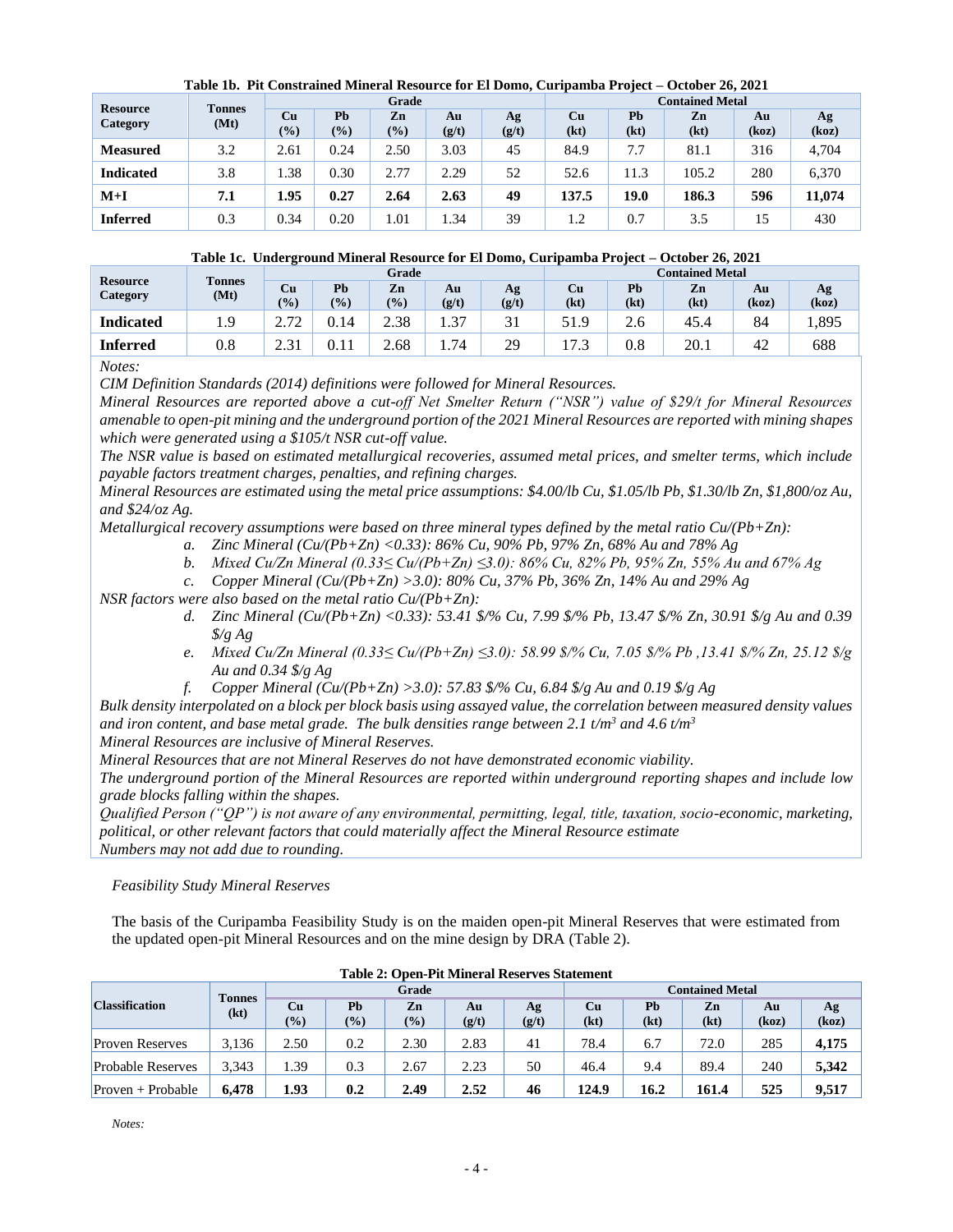- *1. Waste: Ore Strip Ratio 6.02 : 1 not including pre-strip waste and 8.59 : 1 including pre-strip waste*
- *2. The effective date of the Mineral Reserve Estimate is October 26, 2021.*
- *3. Mineral Reserves are reported in accordance with CIM Definition Standards (2014) and best practice guidelines (2019).*
- *4. An NSR cut-off grade of \$32.99 was used for all material.*
- *5. Mineral reserves were estimated at a gold price of \$1,630/oz, a silver price of \$21.00/oz, a lead price of \$0.92/lb, a zinc price of \$1.16/lb, and a copper price of \$3.31/lb; they include modifying factors related to mining cost, dilution, mine recovery, process recoveries and costs, G&A, royalties, and rehabilitation costs.*
- *6. Figures have been rounded to an appropriate level of precision for the reporting of Mineral Reserves.*
- *7. Due to rounding, some columns or rows may not compute exactly as shown.*
- *8. The Mineral Reserves are stated as dry tonnes processed at the crusher.*
- *9. Tonnages are presented in metric tonnes*

#### *Open-Pit Feasibility Study*

The Feasibility Study is based only on open-pit Mineral Reserves, whereas the 2019 preliminary economic assessment included both the open pit and potential underground Mineral Resources ("2019 PEA"). Table 3 provides a summary of the key Feasibility Study results with sensitivity scenarios for higher and lower metal prices also shown.

| <b>Open Pit Feasibility Study Results</b>                              | <b>Feasibility Study</b><br><b>Base Case</b> | -15% Price Deck | <b>Spot Prices as of</b><br><b>October 19, 2021</b> |
|------------------------------------------------------------------------|----------------------------------------------|-----------------|-----------------------------------------------------|
| After-Tax NPV (\$M, 8% discount rate) (1)                              | \$259                                        | \$159           | \$423                                               |
| After-Tax IRR (%) (2)                                                  | 32%                                          | 23%             | 44%                                                 |
| Cumulative First 6 Years of After-Tax Cashflow (\$M)(discounted)       | \$495                                        | \$391           | \$664                                               |
| Initial Capital Cost (\$M, incl. refundable VAT) (3)                   |                                              | \$248           |                                                     |
| Total Life of Mine Capital Cost including Closure (\$M) <sup>(4)</sup> |                                              | \$316           |                                                     |
| AISC (\$/lb CuEq Basis) (5)                                            | \$1.26                                       | \$1.23          | \$1.41                                              |
| Payback Period (years)                                                 | 2.6                                          | 3.2             | 2.1                                                 |
| Nominal processing capacity (tpd)                                      |                                              | 1,850           |                                                     |
| Average annual payable production (Years 1 - 9) (6)                    |                                              | $Cu = 11$ kt    |                                                     |
|                                                                        |                                              | $Au = 26 koz$   |                                                     |
|                                                                        |                                              | $Zn = 12$ kt    |                                                     |
|                                                                        |                                              | $Ag = 488$ koz  |                                                     |
|                                                                        |                                              | $Pb = 0.5$ kt   |                                                     |
|                                                                        | $CuEq= 23 kt$                                | CuEq= 22 kt     | CuEq= 21 kt                                         |
| Metal prices assumed                                                   | \$1,700/oz Au                                | \$1,445/oz Au   | \$1,766/oz Au                                       |
|                                                                        | \$23.00 /oz Ag                               | \$19.55 /oz Ag  | \$23.29 / oz Ag                                     |
|                                                                        | \$3.50 /lb Cu                                | \$2.98 /lb Cu   | \$4.72 /lb Cu                                       |
|                                                                        | \$0.95 /lb Pb                                | \$0.81 /lb Pb   | \$1.10 /lb Pb                                       |
|                                                                        | \$1.20 /lb Zn                                | \$0.98 /lb Zn   | \$1.70 /lb Zn                                       |

#### **Table 3: Open Pit Feasibility Study Results**

*Notes:*

*1) Unless otherwise noted, all currencies are reported in US dollars on a 100% project basis*

*2) Assumes an 18-month construction period as the basis for the internal rate of return ("IRR") and net present value ("NPV") calculations 3) Capital cost estimates are to AACE class 3, are based primarily on contractor quotes and vendor equipment pricing, and includes 12% VAT (~\$25M total) on the applicable work/materials, as well as an approximate 10% contingency. A developmental capital package (~\$25M) for the progression of early works and project design is assumed to be sunk and not included in the capital cost shown here. It is envisioned to be spent prior to a construction decision.*

*4) Includes credit for \$10M salvage at end of mine life*

*5) AISC per pound copper, cash cost per pound and cash cost per pound are not measures recognized under IFRS and are referred to as non-GAAP measures. These measures have no standardized meaning under IFRS and may not be comparable to similar measures presented by other companies. AISC per pound copper represents mining, processing, site general and administrative costs, royalties, refining, penalties, concentrate transport, and sustaining capital dividend by payable copper equivalent pounds.*

*Copper Equivalent Calculation:(Payable Metals NSR Ag,Zn,Pb,Au, Ag)/(Payable Metals NSR Cu)\* (Payable Copper t)*

*6) Year 10 excluded from the average as it is a partial year of production.*

An updated PEA for the underground mine expansion was completed and assumes the same metallurgy, treatment charges, refining charges, penalty assumptions, transport charges, tax structure, royalties, and surface infrastructure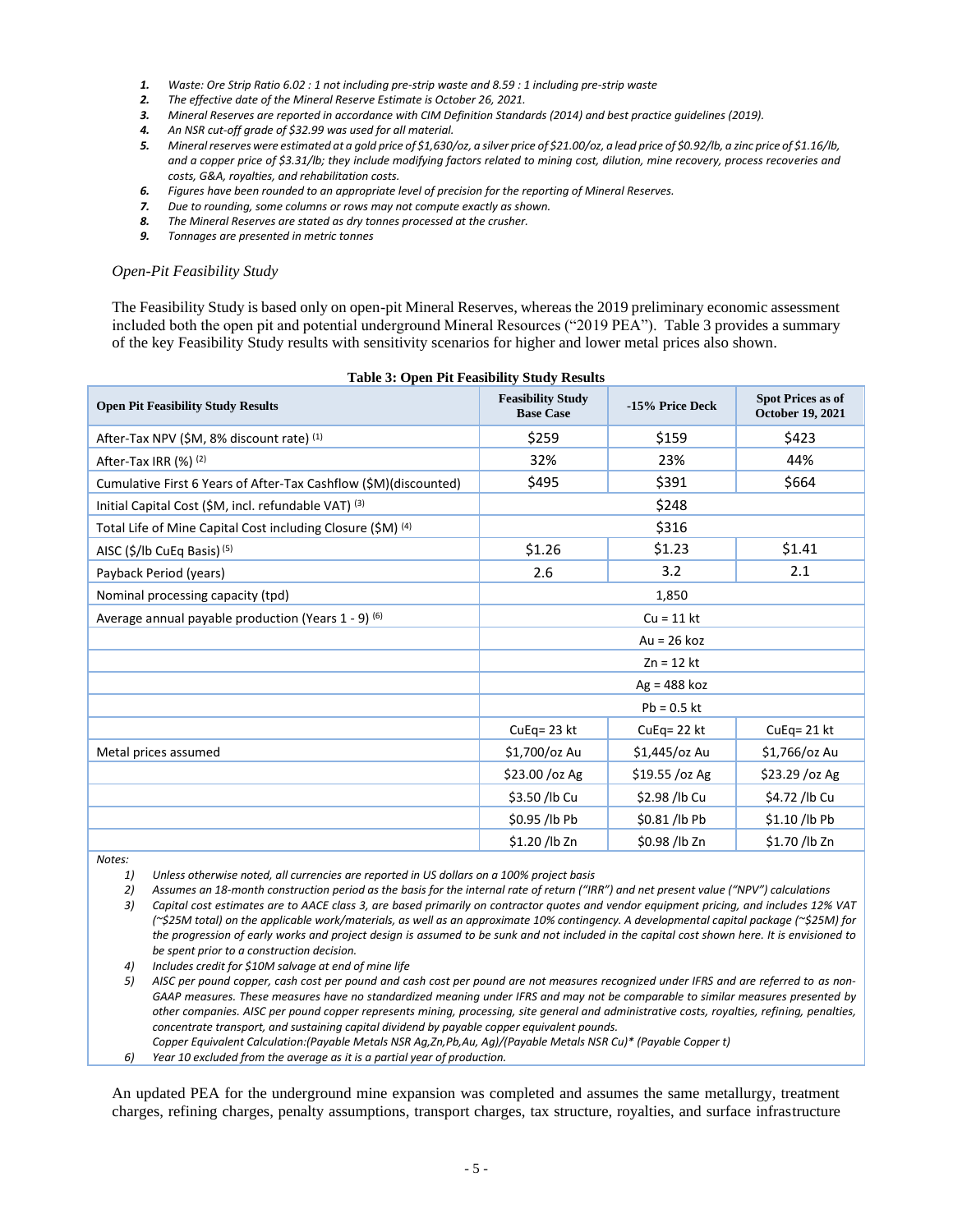as the open-pit Feasibility Study. Table 4 provides a summary of the key PEA update results with sensitivity scenarios for higher and lower metal prices also shown.

|                                                                | <b>Underground PEA</b><br><b>Base Case</b> | -15% Price Deck | <b>Spot Prices as of</b><br><b>October 19, 2021</b> |  |  |  |  |
|----------------------------------------------------------------|--------------------------------------------|-----------------|-----------------------------------------------------|--|--|--|--|
| After-Tax NPV (\$M, 8% discount rate) (1)(2)                   | \$49                                       | \$27            | \$93                                                |  |  |  |  |
| Total development capital for underground (\$M) <sup>(3)</sup> |                                            | \$42            |                                                     |  |  |  |  |
| Nominal processing capacity (tpd)                              |                                            | 1,850           |                                                     |  |  |  |  |
| Average annual payable production (Years 11 - 14)              | $Cu = 14$ kt                               |                 |                                                     |  |  |  |  |
|                                                                | $CuEq=20$ kt                               | $CuEq = 20$ kt  | $CuEq = 20$ kt                                      |  |  |  |  |
|                                                                | \$1,700/oz Au                              | \$1,445/oz Au   | \$1,766/oz Au                                       |  |  |  |  |
|                                                                | \$23.00 / oz Ag                            | \$19.55 /oz Ag  | \$23.29 / oz Ag                                     |  |  |  |  |
| Metal prices assumed                                           | \$3.50 /lb Cu                              | \$2.98 /lb Cu   | \$4.72 /lb Cu                                       |  |  |  |  |
|                                                                | \$0.95 /lb Pb                              | \$0.81 /lb Pb   | \$1.10 /lb Pb                                       |  |  |  |  |
|                                                                | \$1.20 /lb Zn                              | \$0.98 /lb Zn   | \$1.70 /lb Zn                                       |  |  |  |  |

# **Table 4: Curipamba Underground Mine PEA Results**

*Notes:*

*1) Unless otherwise noted, all currencies are reported in US dollars on a 100% project basis. Metal prices are the same as the Feasibility Study.*

*2) Underground PEA net present value ("NPV") calculations are discounted back to Y-2 of the open pit LOM for consistency*

*3) Capital cost estimate is based on DRA in-house estimates and benchmarking, inclusive of 12% VAT (~\$4.5M)*

*4) CuEq is calculated as follows: (Payable Metals NSR Ag,Zn,Pb,Au, Ag)/(Payable Metals NSR Cu)\* (Payable Copper t)*

#### **Future Steps for Curipamba**

Following the completion of the Feasibility Study, Adventus is progressing towards the following workstreams prior to construction decision approval and ramp-up to full scale construction:

- Complete detailed engineering
- Additional geotechnical drilling and test work to support the detailed design
- Additional geochemistry test work
- Upgrade existing and construct a new access road to the project site
- Power line detailed engineering, permitting and preparatory work
- Commence site preparatory infrastructure work (fencing, on-site roads, clear & grub, etc.)
- Install the previously purchased construction camp (see July 14, 2021 news release)
- Purchase engineering / vendor data for long lead equipment to support the detailed design (ball mill, flotation cells etc.)
- Prepare request-for-proposal documentation and tender the major construction contracts (mining, earthworks, concrete, steel, mechanical/piping, electrical and instrumentation), in preparation for award
- Complete final land acquisition
- Receive ESIA approval, and sign-off on investment and likely exploitation agreement

These activities are expected to cost approximately \$25,000,000 to complete and are being funded through existing treasury cash and upcoming Wheaton and Trafigura proceeds. These costs are not included in the Feasibility Study capital cost estimate or financial results, as they are required to be completed prior to a final construction decision expected over the next twelve months. The estimated cost to further advance the underground mine to a Feasibility Study design is approximately \$8,000,000, requiring an estimated 2.5 years to complete. This is envisioned as a program once initial production from the open-pit is achieved and shall be financed through cash flows from the openpit mine operations.

# **Technical Information and Quality Control & Quality Assurance ("QAQC")**

The engineering and technical content of the Feasibility Study and Underground PEA has been reviewed and approved by Mr. Dustin Small, P.Eng., Vice President of Projects for Adventus, a non-Independent Qualified Person, as defined by NI 43-101.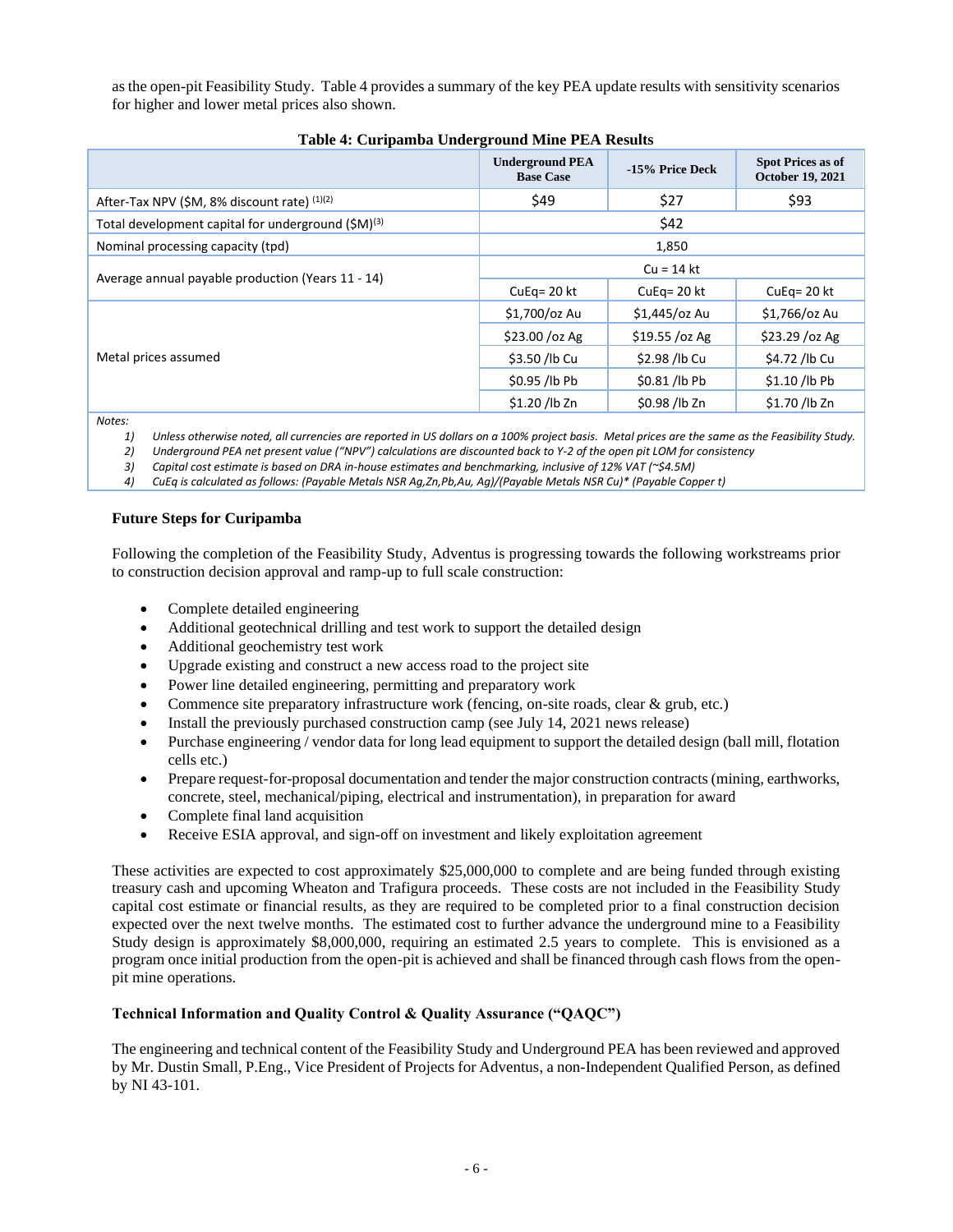The Curipamba Project resource-related work program is being managed and reviewed by Adventus's Vice President Exploration, Jason Dunning, M.Sc., P.Geo., a non-Independent Qualified Person within the meaning of NI 43-101. Salazar staff collect and process samples that are securely sealed and shipped to Bureau Veritas ("BV") in Quito for sample preparation that includes crushing and milling to prepare pulps that are then split for shipment to their facility in Lima, Peru for analysis.

All assay data have undergone internal validation of QAQC; noting there is an established sampling control program with blind insertion of assay blanks, certified industry standards and sample duplicates for the Curipamba project. A QAQC program is also in place at BV and includes insertion of blanks, standards, and duplicate reanalysis of selected samples. BV's quality system complies with the requirements for the International Standards ISO 9001:2000 and ISO 17025: 1999. At BV, gold is analyzed by classical fire assay techniques with an ICP-AES finish, and both silver and base metals are analyzed by a 44-element aqua regia ICP-AES technique. Overlimit protocols are in place for gold, silver, copper, lead, and zinc.

# *Curipamba - El Domo Environmental and Social Impact Assessment "ESIA"*

On November 18, 2021, the Company and Adventus announced that the ESIA for the Curipamba project has been completed and the environmental licensing process has been initiated with the Ecuadorian Ministry of Water, Environment and Ecological Transition (the "MAATE"). The completed ESIA is the culmination of over two years of environmental, community, and engineering activities led by the Corporation, with the assistance of several internationally recognized and Ecuador-experienced consulting firms. Importantly, the ESIA includes all technical design and project scope parameters detailed in the recently completed Curipamba feasibility study ("Feasibility Study" - see October 26, 2021 news release). The Company and Adventus expect to work closely with MAATE during the ESIA review period as approval is required for the construction decision on the Curipamba project.

The environmental licensing process commences with a formal review of the ESIA by the MAATE. The first step is a technical review by the MAATE of the information presented, and the issuance of observations for comment and clarification by the applicant. Once the MAATE has technically accepted the ESIA, the public consultation process will begin. According to Ecuadorian legislation, this consultation process will be led by MAATE and supported by the applicant. Following public consultation, feedback will be incorporated into the ESIA for final approval by MAATE and the issuance of the Environmental License which allows for submission and approval of relevant sectoral permits prior to the start of construction. In parallel, the Corporation will continue with community meetings and stakeholder engagement throughout 2022.

# *Curipamba - Climate Change Strategies*

In March 2022, the Company and Adventus announced a partnership with Invert to focus on developing a decarbonization roadmap and climate change policy for Curipamba. The Curipamba project is a high-grade coppergold project with a low capital intensity, expected low greenhouse gas ("GHG") emissions intensity when in operations. Curipamba's carbon footprint is expected to benefit from the planned connection to the national power grid, presently 80% supplied by hydro-electric sources, and proximity to deep water ports, and the Corporation plans to build upon its robust ESG program and environmental licensing process already under way at Curipamba.

Invert operates at the core of the carbon reduction ecosystem, from financing the removal of carbon from our atmosphere via high quality carbon offset projects to empowering businesses and individuals on their emissions reduction journeys. Invert invests in carbon credit projects that produce high quality meaningful carbon reduction and removal credits that they believe will help save the world.

Together with Invert, the Company and Adventus will develop a pathway and set targets toward a True Net Zero mining future., covering Scopes 1, 2 and ultimately Scope 3 GHG emissions. The pathway will involve setting GHG emissions reduction targets based on science-basis methodologies. Key deliverables include:

- (i) Emissions inventory and forecast, including life-of-mine model that will categorize scopes and activity type;
- (ii) Identification and quantification of emissions reduction strategies, by review of relevant technologies, target setting, including carbon risk management; and
- (iii) Incorporate recommended GHG reduction initiatives that are in alignment with corporate and project objectives.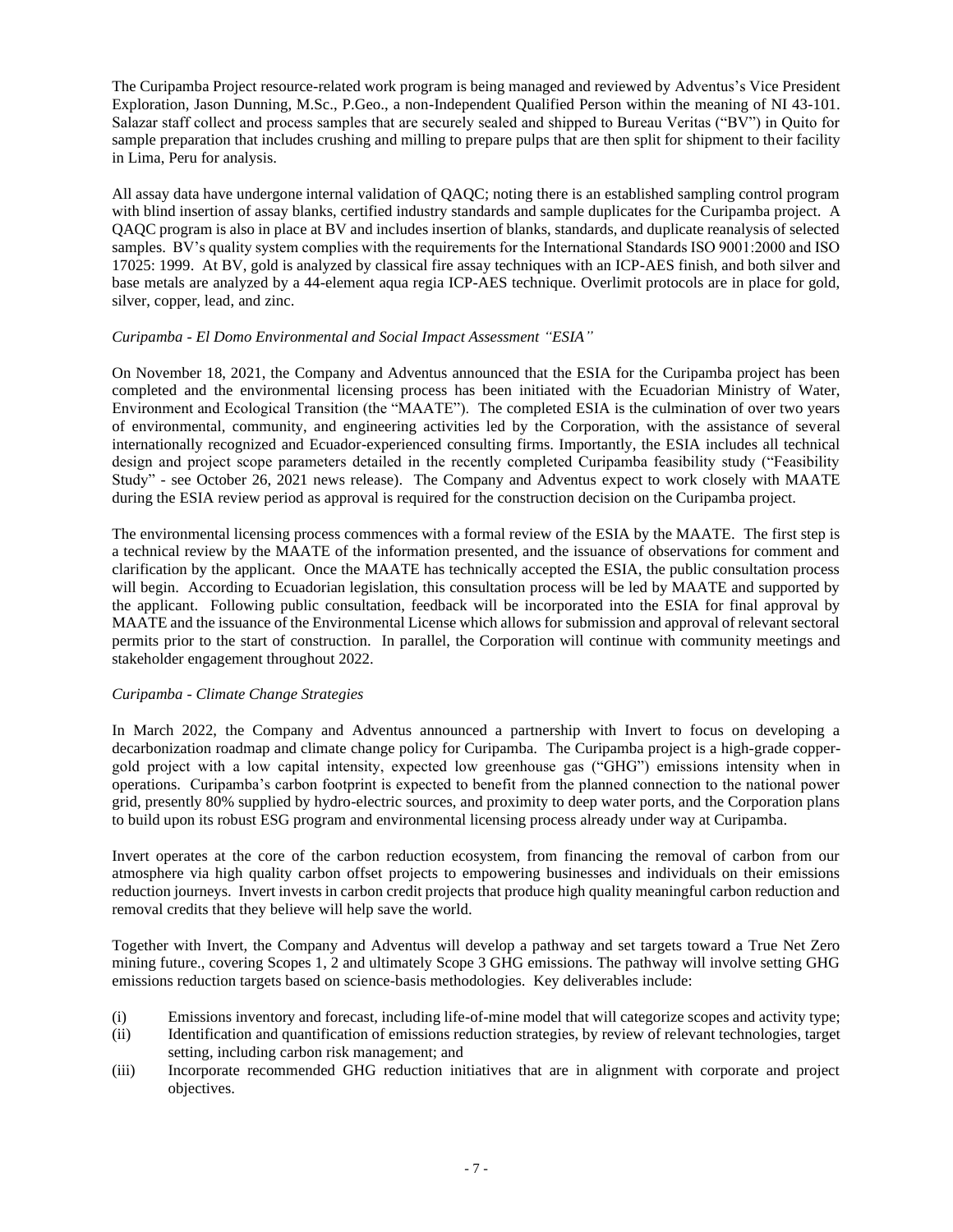# *Curipamba Project - Regional Exploration*

The Curipamba project is comprised of seven concessions representing about 21,500 ha and includes the El Domo deposit. Since completion of the MobileMT geophysical survey in 2019, the Corporation has made significant progress generating targets through the processing and integration of all geoscience data collected from surficial geochemistry, geological mapping, prospecting, drilling, and ground geophysical surveys. The various data sets were compiled in order to produce a matrix that will drive exploration logistics and planning on priority ranked targets. Targets were classified as either VMS-related, such as the El Domo deposit, or porphyry-related. In total, 15 targets had been defined and ranked in priority during the TGI process. Drilling commenced on the highest-ranking La Vaquera target approximately 8 km southwest of the El Domo deposit in March 2020 just before all field work was suspended due to COVID-19 health protocols.

The identification of a new VMS system at Agua Santa target (see August 9, 2021 and December 7, 2021 news releases for maps and detailed drilling results) meant Adventus increased the regional drilling budget from 4,000 metres to 6,000 metres in 2021, principally to further assess the Agua Santa area. Other high priority targets defined during the 2020 target generation initiative process remain untested (see January 21, 2020 news release). Of key importance is that most of these targets are new and have not seen significant exploration or drilling historically. Results will be released after receipt from the laboratory and having passed QAQC protocols.

Regional drill holes at El Panecilla, east of El Domo, and at Selva Alegre did not yield any significant results, although intersection with known strata in the volcanic edifice known to host the El Domo VMS deposit. Further assessment of the geochemistry is ongoing to determine if there are possible exploration vectors present that can be used for follow up exploration work.

#### **Exploration Alliance - Pijilí Project**

The Pijilí Project consists of three concessions totalling 3,246 hectares that is subject to a \$5,000,000 spending commitment over four years. Pijilí is located in the province of Azuay, approximately 150 km from the major port city of Guayaquil. The Pijilí Project is an untested epithermal gold-silver target, although there are opinions that there is a broader, larger scale porphyry target present.

In the second half of fiscal 2021, exploration activities continued follow up target generation results on the Mercy, Rosa de Oro and Carmen de Pijilí concessions. Field activities included prospecting, geological mapping, hydrothermal possible epithermal and porphyry systems.

Between July 2020 and March 2021, a total of twelve drill holes has been completed on the Mercy concession totalling 7,031 metres, all of which hit porphyry-style copper-gold-molybdenum mineralization. Ten of the twelve drill holes intersected greater than 100 metres of porphyry mineralization ranging between 100 to 424 metres. One of the drill holes also intersected a high-grade, near-surface silver-tungsten zone. The wide-spaced exploration drilling has traced porphyry-style mineralization approximately 2 km from the artisanal mine site (see June 8, 2020 and October 26, 2020 news releases) northwest to the northern Mercy concession boundary. (See April 20, 2021 news release for maps and detailed drilling results.)

In the Rosa de Oro and Carmen de Pijilí concessions, regional prospecting and geological mapping resulted in the total collection of 286 grab and float samples have been collected from the Rosa de Oro concession and 312 grab and float samples have been collected from the Carmen de Pijilí concession. The samples were principally from creeks and river exposures over both concessions that identified four high-priority areas for follow-up called El Pato, Rosa de Oro, Naranjos, and Papagayo.

# *Future Steps*

For Rosa de Oro and Carmen de Pijilí concessions, the technical team will continue the target generation initiative focusing on the four high priority areas. El Pato is the furthest advanced of the four high priority areas and it is developing into a prospective copper porphyry target.

# *Exploration Alliance - Santiago Project*

The Santiago Project consists of a single concession that encompasses 2,350 hectares and is currently 100%-owned by Salazar. It is in a geological setting similar to the nearby Loma Larga deposit owned by Dundee Precious Metals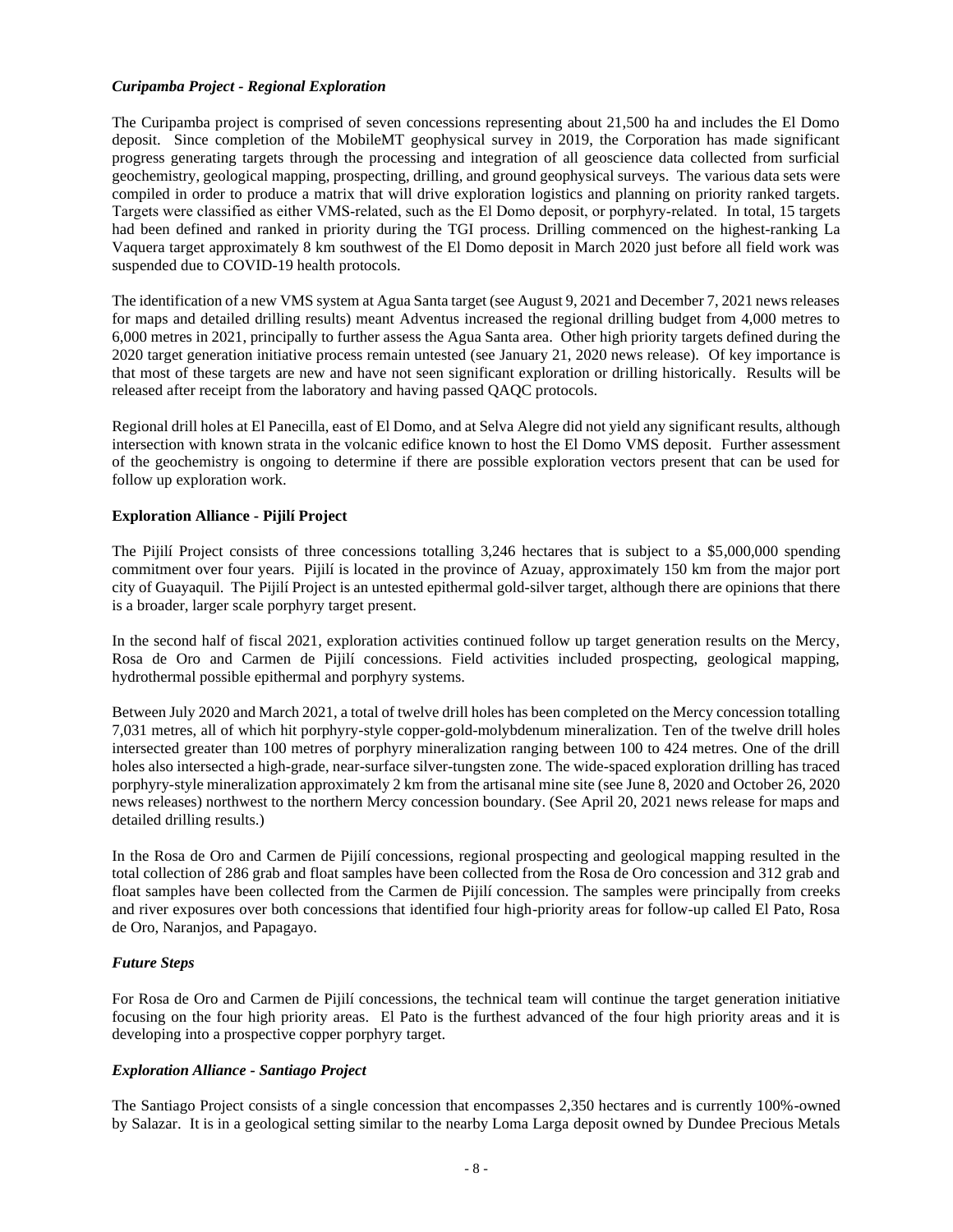Inc. and is considered prospective for epithermal gold and silver and porphyry copper gold deposits. It features three large, surficial geochemistry anomalies for gold, copper, and zinc.

A 2,500 metre drilling program was designed to twin the Newmont drill hole, but was delayed to accommodate additional community relations and social work with stakeholders that includes but is not limited to the Ecuadorian government and Indigenous leadership. (See June 15, 2020 news release for maps and historical drilling summary).

#### **Qualified Person**

Vice President Exploration for Adventus, Mr. Jason Dunning, M.Sc., P.Geo., a Qualified Person ("QP") as defined by National Instrument 43-101, is the QP for the Exploration Alliance Projects in Ecuador and has reviewed and verified the technical information provided.

#### **Wholly-Owned Portfolio**

The Company continues to work on its strategy to discover, de-risk and define deposits within its wholly-owned portfolio. The Company intends to retain 100% ownership of its top future discovery prospects and to find mid-tier or major mining company partners for the more advanced work on its non-core discoveries.

The Company is working closely with regulators in Ecuador and has established detailed health & safety protocols to enable field work on its 100%-owned licences. The non-renewable resources sector has been designated as strategic and vital to the economy by the government. As such, field work is actively encouraged, while keeping the safeguarding of local communities, employees, and contractors as a priority. Key aspects include strict hygiene, physical distancing and appropriate quarantining.

# *Macara Project*

The Macara Project currently comprises concessions: (i) Macara Mina concession (288 hectares) leased from a thirdparty; and (ii) Bonanza mining concession (1,519 hectares) granted by the Ecuadorian government as follows:

- (i) On November 6, 2017 the Company entered into an option agreement with an Ecuadorian individual (the "Macara Vendor") whereby the Company was granted an option (the "Macara Option") to acquire a 100% interest in one concession (the "Macara Mina Concession") located in the province of Loja, Ecuador. The Macara Vendor is currently an employee of the Company however, at the time the Macara Vendor acquired the Macara concessions they were at arm's length to the Company. Pursuant to the terms of the Macara Option the Company has paid US \$200,000 and agreed to make additional cash payments totalling US \$400,000 (collectively the "Option Proceeds"), as follows:
	- US \$200,000 on the earlier of a NI43-101 resource calculation or November 6, 2021; and
	- US \$200,000 on the earlier of a preliminary economics assessment or November 21, 2024.

The Macara Vendor retains a 0.5% NSR, which may be purchased by the Company for US \$1,000,000 at any time.

The Macara Vendor has entered into a participation agreement with an employee of the Company and the son of the Company's President to share the Option Proceeds equally.

(ii) In July 2017 the Company was awarded a concession (the "Bonanza Concession), located in the provinces of Loja and Tacamoros, Ecuador.

The Macara Project lies within Célica volcano-sedimentary Formation (known as the Lancones Formation in neighboring Peru), which is intruded by the Cretaceous-age Tangula granodiorite batholith. This project is highly prospective for epithermal gold-silver, gold-copper porphyry and volcanogenic massive sulfide (VMS) deposits with gold caps at surface. The Macara Project is located 100km to the north of the Tambogrande VMS deposit in the Cretaceous Lancones basin of northwestern Perú, which hosts some of the largest Cu-Zn-Au-Ag-bearing massive sulfide deposits in the world.

Phase 1 exploration at the Macara Project, in 2019, consisting of mapping and sampling (soils and rocks), has been completed. 240 soil samples, on a 100m x 100m grid were taken, with results as high as 9.94 g/t Au helping to define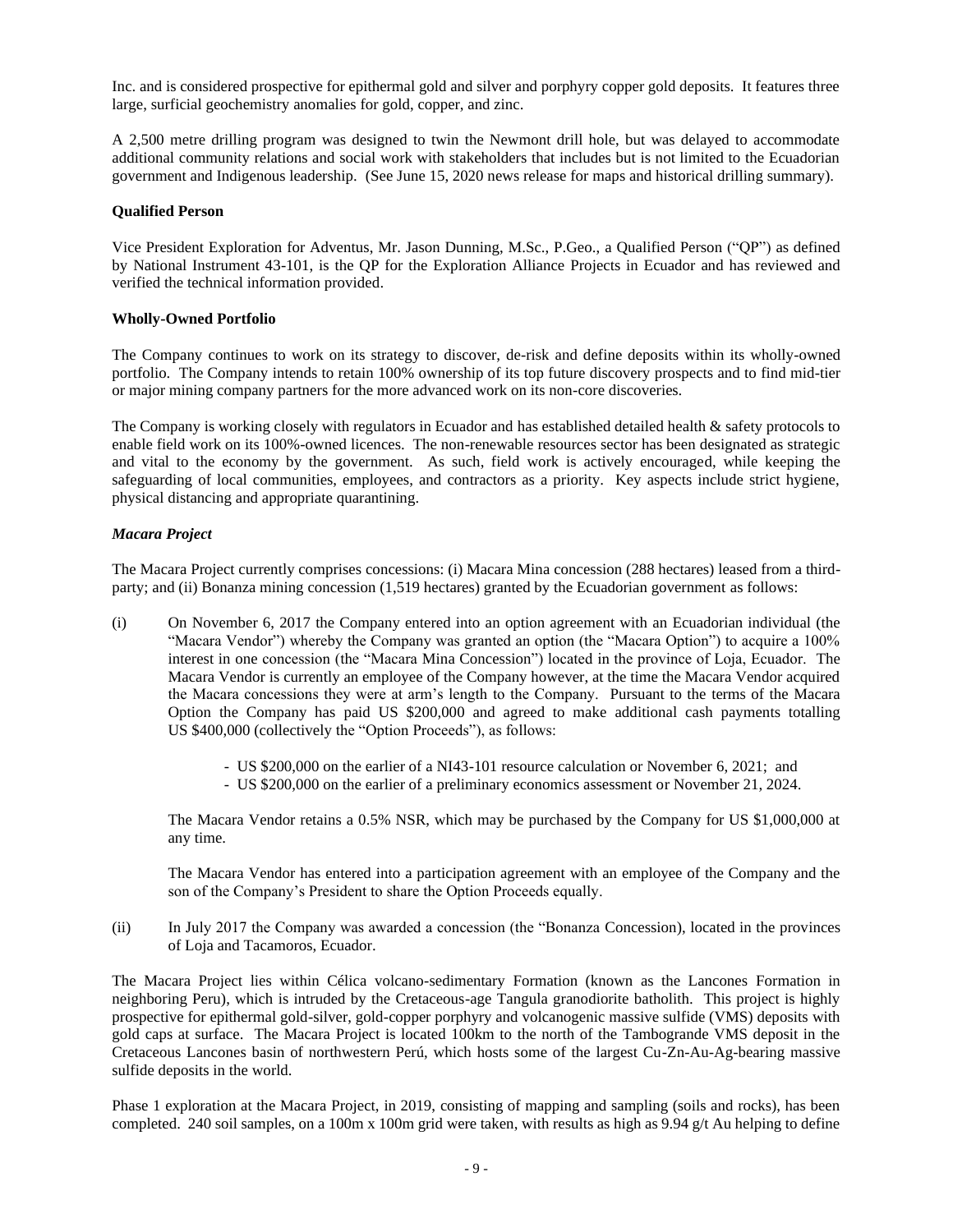a 600m x 300m anomaly. 152 rock samples (outcrop and float) were taken, with the highest grade chip sample returning 29.6 g/t Au over 1.0 metre. Applications for appropriate drill, water-use and environmental permits have been submitted. The Company had anticipated executing a first pass drill program of up to 3,000m during fiscal 2020 prior to the disruption caused by COVID-19.

Ahead of drilling to target gold resources, the Macara Mina licence has been digitally mapped to provide a topographic model accurate to 5 cm. On November 12, 2020, the Company announced that it has commenced a ground-based gravity and magnetic geophysical survey comprising seventeen lines, spaced 100 m apart, for 31 line-kms in total. Deep Sounding, High Resolution Geophysics, Peru, were contracted to carry out the work and magnetic and gravity measurements were taken approximately every 100 m.

On January 14, 2021 the Company reported that the geophysical survey was completed in December 2020, the raw data had been received, that interpretation of the gravity and magnetic data was ongoing, and that a final report was being prepared. The Company also reported that it was advancing a 3,000m scout drilling application with plans to drill as soon as relevant permits are granted.

On April 13, 2021, the Company announced the results of an interpretation of the geophysical surveys conducted by Brian Williams, Consultant Geophysicist at Williams Geophysics Ltd (UK). A portion of the area in the southwest could not be surveyed due to prohibitively steep terrain. Due to the rugged topography the Magnetic Vector Inversion ("MVI") and gravity interpretations were presented at -200m and -500m respectively below surface. MVI was used as that was found to best accommodate the remnant magnetic fields in the magnetic sources. The MVI anomaly is clear from -50m to -200m. The main magnetic body lies beneath the valley in the northern part of the grid, near the center of the large gold-bearing geochemical anomaly. This suggests that the gold is associated with the magnetic body, and the survey showed that the anomaly persists at depth. The magnetic sources appear to lie in an arc trending SSW from north to south across the grid. The gravity survey did not identify a large dense body that would have potentially indicated a massive sulphide occurrence but it did highlight an area of low density in the northern part of the license area. The gravity low coincides well with the hydrothermal breccias and gold anomalies shown in the rock samples. The anomaly improves in resolution with depth. At a depth of 500 m it shows a potential correlation between the gravity signal and the geochemical signal more clearly than shallower slices. The combined gravity and magnetic anomalies, coupled with the geology, indicate that the features may well be part of a feeder system or the host of the mineralization seen at surface. Thick units of pillow lavas are evident in the area, and the low density zone under the geochemical anomaly could be generated by an intrusion.

# *Rumiñahui Project*

The Rumiñahui Project comprises two concessions located in the province of Pichincha, Ecuador.

With partial lifting of COVID-related restrictions in Ecuador, fieldwork at the Rumiñahui Project commenced in early July 2020 and started with stream sediment sampling, mapping and rock chip sampling. It was the first time that geologists carried out systematic technical work at Rumiñahui since 2007 given the complexity of community relations initially encountered by the Company in the area. After lengthy community engagement and dialogue, the Company signed an access agreement allowing field work to progress. The sampling and mapping work helped to delineate targets that were planned to be drilled in 2021.

In fiscal 2021 two diamond drillholes were completed at Rumiñahui for a total depth of 1,327 m. The holes were designed to test the San Francisco anomaly that centered on a system of quartz veins with pyrite, chalcopyrite, and significant gold grades, related to a regional shear zone.

In February 2022 the Company announced that almost all the assays have been received from the holes, without significant mineralized intersections. The two holes, RUMI-001 and RUMI-002 intersected a thick complex of serpentinites intercalated with serpentinized basalts and diorite intrusions. The alteration and metamorphism appeared to be related to the regional shear zone, with the dominant minerals being chlorite, serpentine, illite, and actinolite. Sulphide mineralization is weak with small amounts of pyrite and traces of disseminated chalcopyrite associated with localized micro-veinlets, and very occasionally in larger veins.

The collars of the holes were set back 250 m from the main anomaly due to access issues, and RUMI-001 was drilled at dip of 60º, to pass approximately 400 m below the San Francisco river and anomaly. RUMI-001 was terminated at a downhole depth of 978 m, with assays returned for the first 914 m. RUMI-002 was terminated at a depth of 349m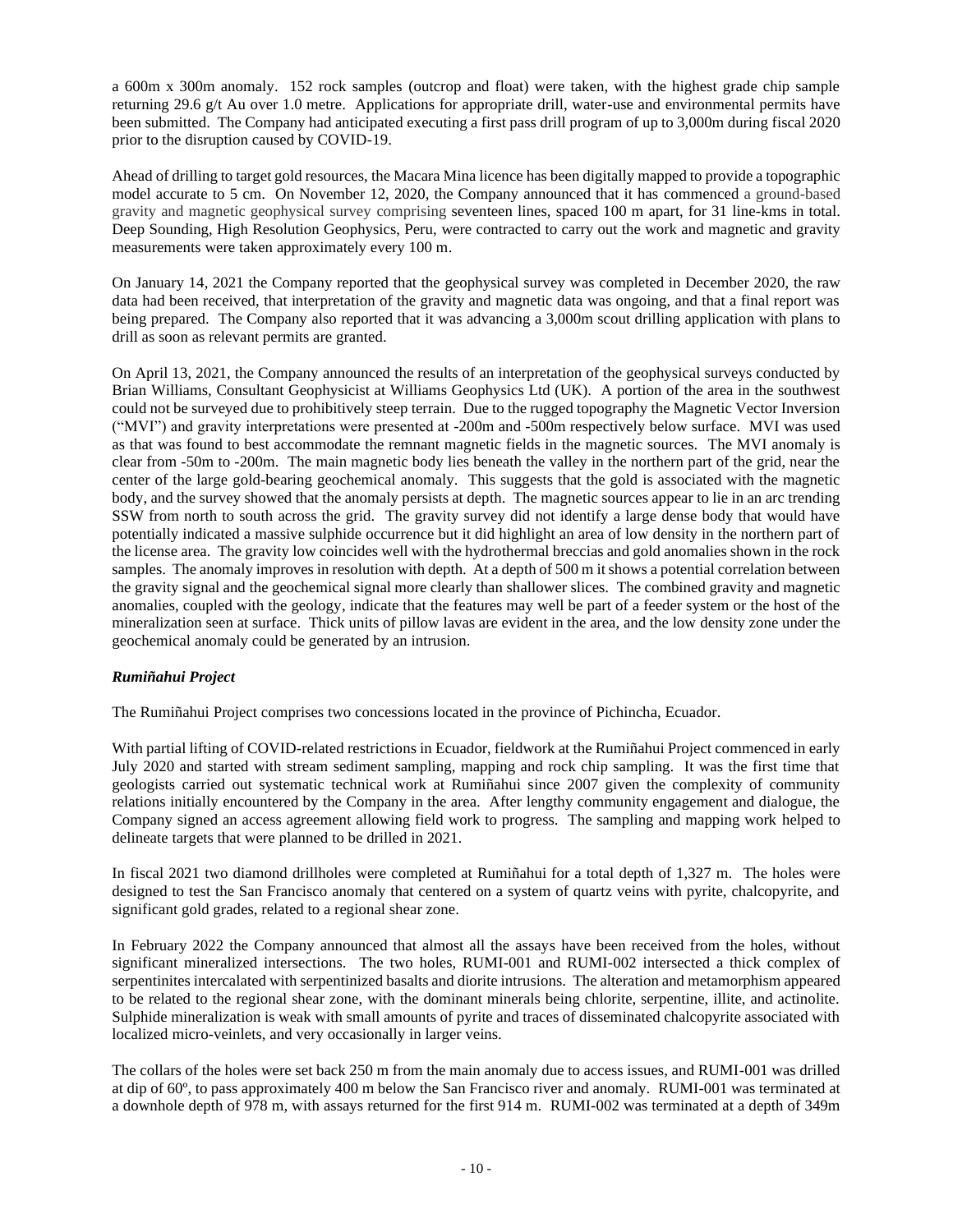and all assays have been returned. No material intersections have been reported. The drill rig was moved to Los Santos.

# *Los Osos Project*

The Los Osos Concession is a 229 hectare, single concession, exploration licence located in the Cerro Pelado-Cangrejos mineral district within the Province of El Oro in southwest Ecuador. The licence area hosts a system of veins rich in gold and silver, combined with hydrothermal breccias and mineralised gold-copper porphyries. Several quartz-tourmaline breccias mineralised with chalcopyrite and pyrrhotite are present on the property.

Under previous tenure, the area has been mapped, sampled, and subject to airborne geophysical surveys (magnetic and radiometric). Artisanal miners have historically worked some of the veins, and small scale mining has been active on the Los Osos Concession and the adjacent properties for over fifteen years.

In January 2020 the Phase 1 geological exploration fieldwork at the Los Osos Project was completed and the Company identified extensive sulphide mineralization within porphyries, metamorphic rocks and hydrothermal breccias mapped and tested, peaking at 14.5 g/t gold over 0.6 m in a veined quartzite. An apparent correlation of gold and copper grades with sulphide intensity was noted, and numerous old workings for gold-silver in high-grade veins and in some hydrothermal breccia zones were mapped. One of the mineralized zones, Area A, was traced over approximately 50 m, despite limited exposure. Four samples were taken from a gully ranging from  $0.4$  g/t gold over a fault zone, to 14.5 g/t gold from a channel sample in veined quartzite. In a second mineralized area, Area B, a broadly continuous breccia body was identified in underground workings over approximately 100m, and mappable at surface approximately 600 m northeast of Area A. Thirty-three samples were taken from the underground workings, and range in grade from six separate samples that returned 0.1  $g/t$  gold in channel samples, to a panel sample in breccia that returned 4.5 g/t gold.

In the northeast of the licence area there are several NE-SW trending quartz-breccia veins that are up to one meter in thickness and can be traced over several hundred meters. These arsenopyrite-pyrite-chalcopyrite veins contain significant gold and silver values and have been extensively worked by artisanal miners. Intense propyllitic-argillic alteration and silicification can be observed across the property.

On September 23, 2020 the Company announced a 5,000m diamond drill program to test mineralized porphyry and associated veins and hydrothermal breccias identified in mapping and sampling. The plan is to drill up to 5,000m starting in October 2020 to test the depth-extent of gold-copper mineralization that is visible at the surface in porphyries and hydrothermal breccias.

On December 10, 2020 the Company reported the completion of hole OSO-01 at a depth of 647m with favourable visible geology, alteration and sulphides. On January 14, 2021 Salazar reported that hole OSO-02 had been completed at a depth of 576m prior to the cessation of drilling for the Christmas holiday period.

On February 12, 2021 the Company reported assays for holes OSO-01 and OSO-02. The holes focused on hydrothermal breccias and intrusive diorites with porphyry copper-gold potential. Encouragingly, the drilling intercepted significant zones of mineralization that are consistent with a large-scale gold system with 244 m of broad mineralization encountered in drill hole OSO-01.

| Drill Results for OSO-01 and OSO-02 |             |           |                  |             |                     |  |  |  |  |
|-------------------------------------|-------------|-----------|------------------|-------------|---------------------|--|--|--|--|
| <b>Drill Hole</b>                   | From<br>(m) | To<br>(m) | Width<br>$(m)^1$ | Au<br>(g/t) | <b>Cu</b><br>$(\%)$ |  |  |  |  |
| OSO-01                              | 0.0         | 243.7     | 243.7            | 0.31        | 0.06                |  |  |  |  |
| including                           | 0.0         | 69.0      | 69.0             | 0.58        | 0.02                |  |  |  |  |
| including                           | 25.0        | 28.0      | 3.0              | 4.59        | 0.03                |  |  |  |  |
|                                     | 389.0       | 393.0     | 4.0              | 0.28        | 0.07                |  |  |  |  |
|                                     | 493.0       | 529.0     | 36.0             | 0.20        | 0.07                |  |  |  |  |
|                                     | 541.1       | 553.3     | 12.2             | 0.21        | 0.04                |  |  |  |  |
|                                     | 563.4       | 574.8     | 11.4             | 0.60        | 0.03                |  |  |  |  |
|                                     | 625.0       | 631.0     | 6.0              | 0.31        | 0.02                |  |  |  |  |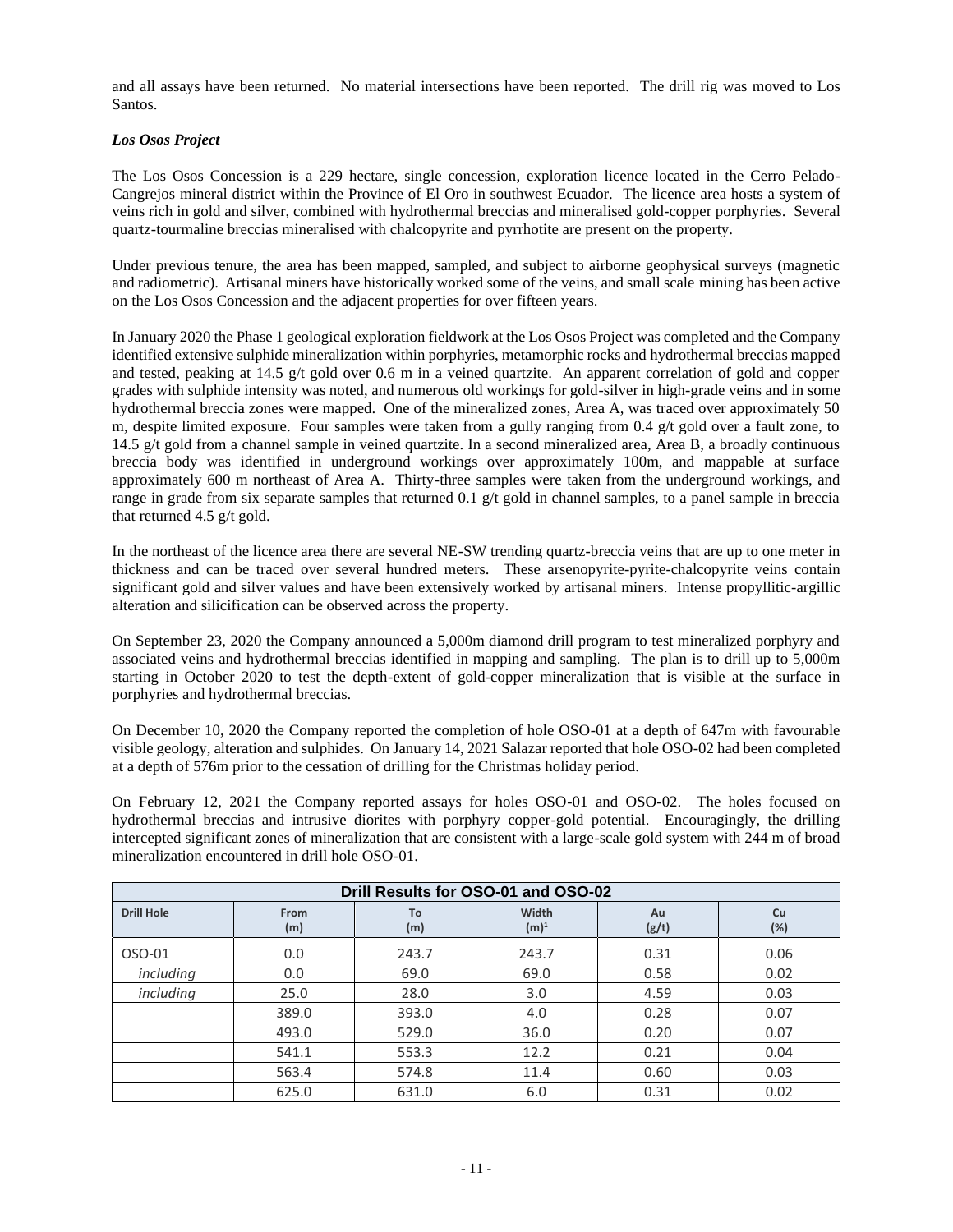| Drill Results for OSO-01 and OSO-02 |             |           |                  |             |           |  |  |  |  |
|-------------------------------------|-------------|-----------|------------------|-------------|-----------|--|--|--|--|
| <b>Drill Hole</b>                   | From<br>(m) | To<br>(m) | Width<br>$(m)^1$ | Au<br>(g/t) | Cu<br>(%) |  |  |  |  |
| OSO-02                              | 319.0       | 320.0     | 1.0              | 22.90       | -         |  |  |  |  |
|                                     | 337.9       | 339.1     |                  | 2.51        | -         |  |  |  |  |
|                                     | 539.0       | 540.8     | 1.8              | 1.45        | -         |  |  |  |  |

1 Reported intervals are down-hole lengths and not true thickness.

OSO-01 successfully intersected hydrothermal breccias, 0.1 to 3% chalcopyrite, pyrite, pyrrhotite and arsenopyrite, clay alteration (sericite + chlorite), quartz veining, veinlets, and stockworks, with elevated to anomalous gold mineralization. All of which indicates that the hole was drilled into the upper part of a mineralized porphyry system.

The best continuous run of gold grades was present in the metamorphic (quartzitic) host rocks in OSO-01 from surface to 63 m downhole, with an average of 0.58 g/t gold and 0.02% copper over 69 m. Within this run, an interval of 3 m returned 4.59 g/t gold and 0.03% copper from a depth of 25 m. Salazar interprets the higher gold grades in the top section to be a function of a weathering process that caused some enrichment in the oxidized zone. OSO-01 continued into breccias and intrusions that were mapped in old workings, and gold and copper were present throughout the entire hole. The intersection of 244 m @ 0.31 g/t gold and 0.06% copper from surface is highly encouraging. It is also worth noting that not a single sample was below detection limits in the 644 m hole.

OSO-02 was collared in a >200 ppm copper-in-soil anomaly on a slope. It is possible the copper anomaly has been displaced down slope and the source of the anomaly is further up slope, near the overlapping copper and gold soil anomalies. In OSO-02, three veins returned grades above 1 g/t gold, with a maximum of 22.9 g/t gold within a 1 m sample at a down hole depth of 319 m, containing a 30 cm thick vein. In addition, a 1.2 m sample from 337.85 m to 339.05 m returned 2.5 g/t gold, and a 1.75 m sample from 539.00 m to 540.75 m returned 1.4 g/t gold. Furthermore, only seven samples of approximately 2 m each in the 576 m hole were below detection limits, suggesting that OSO-02 is on the margin of a mineralized system.

On April 13, 2021 the Company reported that hole OSO-03 (270<sup> $\phi$ </sup>/-60<sup>o</sup>), a step-out to the north of hole OSO-01, was drilling to test the continuity of the mineralization intersected in OSO-01in an area of coincident copper and gold anomalies in soil.

On June 8, 2021 the Company reported that drill holes OSO-03 and OSO-05, confirmed the widespread presence of mineralization from surface to depth, over 400 m, and open in all directions and at depth. Five holes (3,113m) had been completed. Results from OSO-01 (647 m) and OSO-02 (576 m) were previously reported.

Highlights from the drilling are as follows:

- 1. **OSO-03** returned significant mineralized intervals to a depth of 525 m downhole
	- 240 m @ 0.4 g/t Au, 0.1% Cu, and 7.1 g/t Ag from 7m, including:
		- 51 m @ 0.5 g/t Au, 0.1% Cu, and 25.1 g/t Ag from 7 m
		- 23 m @  $0.7$  g/t Au, 0.1% Cu, and 3.0 g/t Ag from 224 m
		- 37 m @ 0.4 g/t Au, 0.1% Cu, and 27.6 g/t Ag from 345 m
		- 54 m @ 0.5 g/t Au, 0.1% Cu, and 1.1 g/t Ag from 471 m
- 2. **OSO-05** showed visual indications of mineralization to a depth of over 800 m downhole
	- Assays were pending
	- Located approximately 200 m northeast of OSO-03
	- Although planned to be 500-600 m long it was completed at a depth of 864 m due to continued mineralization

Hole OSO-03 was completed at a depth of 597 m and results had been received for the entire hole. Hole OSO-04 was drilled in the south of the area to test a surface anomaly and completed at a depth of 430 m. Samples to a downhole depth of 318 m from this hole had been returned but with no significant results. Hole OSO-05 was located 200 m northeast of OSO-03 and completed at a depth of 864 m. The first 500 m of OSO-05 had been logged, sampled, and sent to the laboratory for assay.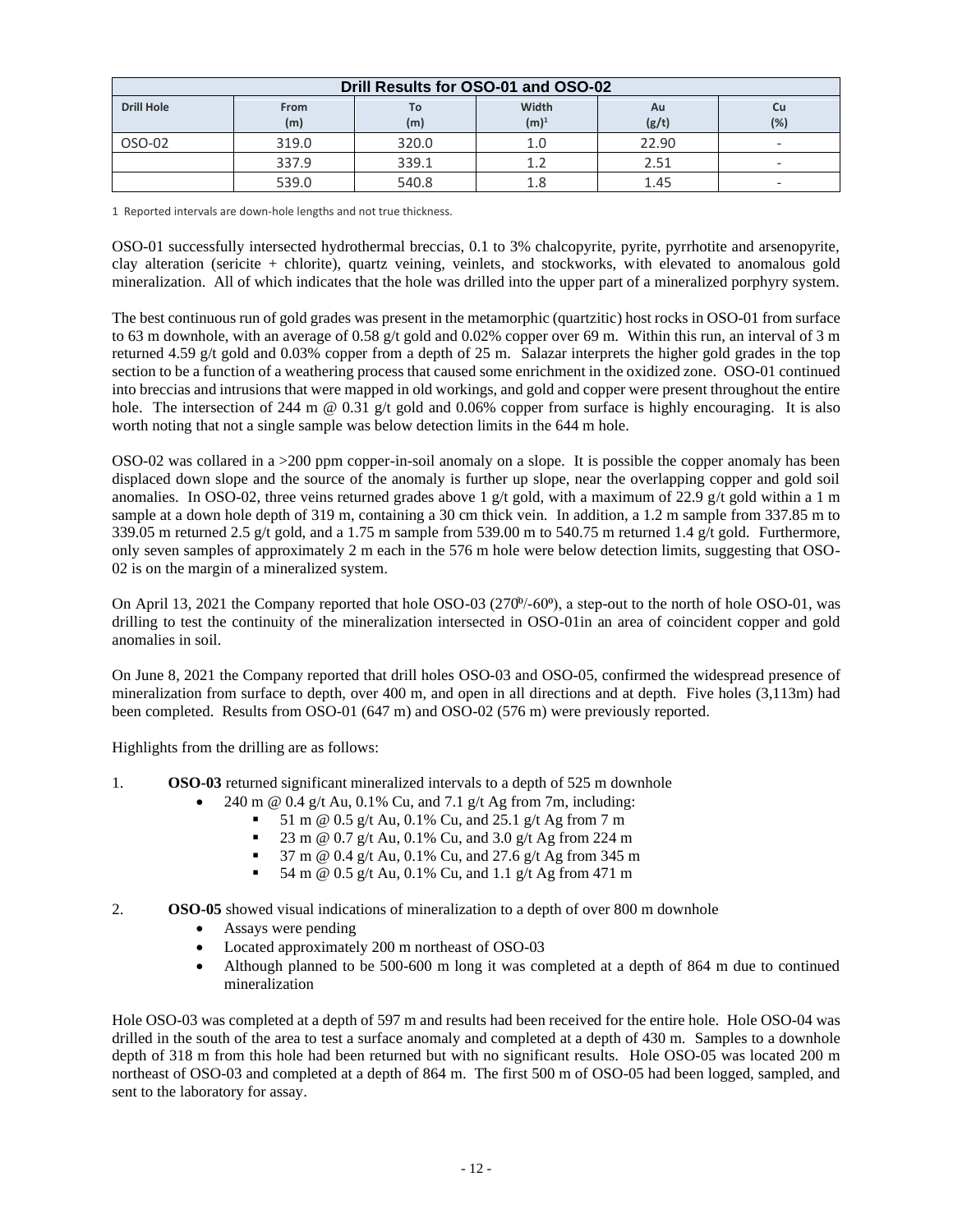Mineralization had been identified in assays over 200m between holes OSO-01 and OSO-03. OSO-05, with visual evidence of mineralization, is a further 200 m step-out to the northeast. Gold grading above 0.5  $g/t$  over 50 m was identified in the upper 60 m of both OSO-01 and OSO-03, and it is open in all directions and at depth. Both holes also returned more than 240 m at gold grades above 0.3 g/t in the uppermost 250 m.

# *OSO-03 Results*

Hole OSO-03 was designed to be an angled hole 500-600 m long, and was completed as planned at a down hole depth of 597 m. Like OSO-01, the hole was collared in metamorphic host rock before entering a suite of hydrothermal breccias, porphyritic andesites, dikes, and diorites. Sulphides were present throughout the hole, predominantly pyrrhotite and pyrite with lesser chalcopyrite and arsenopyrite. The rocks are silicified and exhibit moderate phyllic alteration, with gold, copper, silver and trace molybdenum present in core. Significant intersections are shown in the following table:

| <b>Significant Drill Intersections from Los Osos</b> |             |           |               |                |                                 |             |             |  |  |  |
|------------------------------------------------------|-------------|-----------|---------------|----------------|---------------------------------|-------------|-------------|--|--|--|
| Hole                                                 | From<br>(m) | To<br>(m) | Width*<br>(m) | Au<br>(g/t)    | Cu<br>(%)                       | Mo<br>(ppm) | Ag<br>(g/t) |  |  |  |
| <b>OSO-03</b>                                        | 6.55        | 246.60    | 240.05        | 0.39           | 0.09                            | 16.52       | 7.10        |  |  |  |
| Including                                            | 6.55        | 57.50     | 50.95         | 0.52           | 0.08                            | 9.48        | 25.12       |  |  |  |
| Including                                            | 223.55      | 246.60    | 23.05         | 0.74           | 0.11                            | 12.11       | 2.99        |  |  |  |
|                                                      | 345.25      | 382.00    | 36.75         | 0.37           | 0.06                            | 27.58       | 0.77        |  |  |  |
|                                                      | 470.65      | 524.15    | 53.50         | 0.52           | 0.07                            | 2.4         | 1.13        |  |  |  |
| <b>OSO-04</b>                                        | 0.00        | 318.00    | 318.00        |                | no significant results returned |             |             |  |  |  |
|                                                      | 318.00      | 430.00    | 112.00        | assays pending |                                 |             |             |  |  |  |

\*Reported intervals are down-hole lengths and not true thickness

The gold content appears to be spatially related to the intrusion complexes, with some good grade continuity in the metamorphic host rocks and in the breccias. The andesites appear to be lower tenor and may be a post-mineralization or a late-stage intrusion.

Following completion of hole OSO-05 the drill rig was moved 500 m back to Pad 1 (the collar location of OSO-01) to drill west.

On August 13, 2021 the Company announced it had completed the Phase 1 drilling program at Los Osos and it reported the results from the final three holes drilled. In total, six holes were completed:

| <b>PHASE 1 DIAMOND DRILL HOLES</b> |         |          |                |            |         |               |  |  |  |
|------------------------------------|---------|----------|----------------|------------|---------|---------------|--|--|--|
| Hole                               | Easting | Northing | <b>Azimuth</b> | <b>Dip</b> | EOH (m) | UTM Zone      |  |  |  |
| OSO-01                             | 626017  | 9606455  | 140            | -60        | 676     | PSAD Zone 17S |  |  |  |
| OSO-02                             | 626117  | 9605622  | 90             | -60        | 576     | PSAD Zone 17S |  |  |  |
| OSO-03                             | 626196  | 9606609  | 270            | -60        | 597     | PSAD Zone 17S |  |  |  |
| OSO-04                             | 626124  | 9605205  | 300            | -60        | 430     | PSAD Zone 17S |  |  |  |
| OSO-05                             | 626387  | 9606827  | 270            | -60        | 864     | PSAD Zone 17S |  |  |  |
| OSO-06                             | 626017  | 9606455  | 270            | $-70$      | 516     | PSAD Zone 17S |  |  |  |

Highlights from the drilling:

- 1. **OSO-05** returned mineralized intervals to a depth of 796 m downhole, with end of hole at 864 m
	- 30 m  $\omega$  0.4 g/t Au, 0.1% Cu, and 1.0 g/t Ag from 44 m, including:
		- 15 m @ 0.6 g/t Au, 0.1% Cu, and 1.1 g/t Ag from 54 m
	- 18 m @ 0.3 g/t Au, 0.1% Cu, and 1.4 g/t Ag from 223 m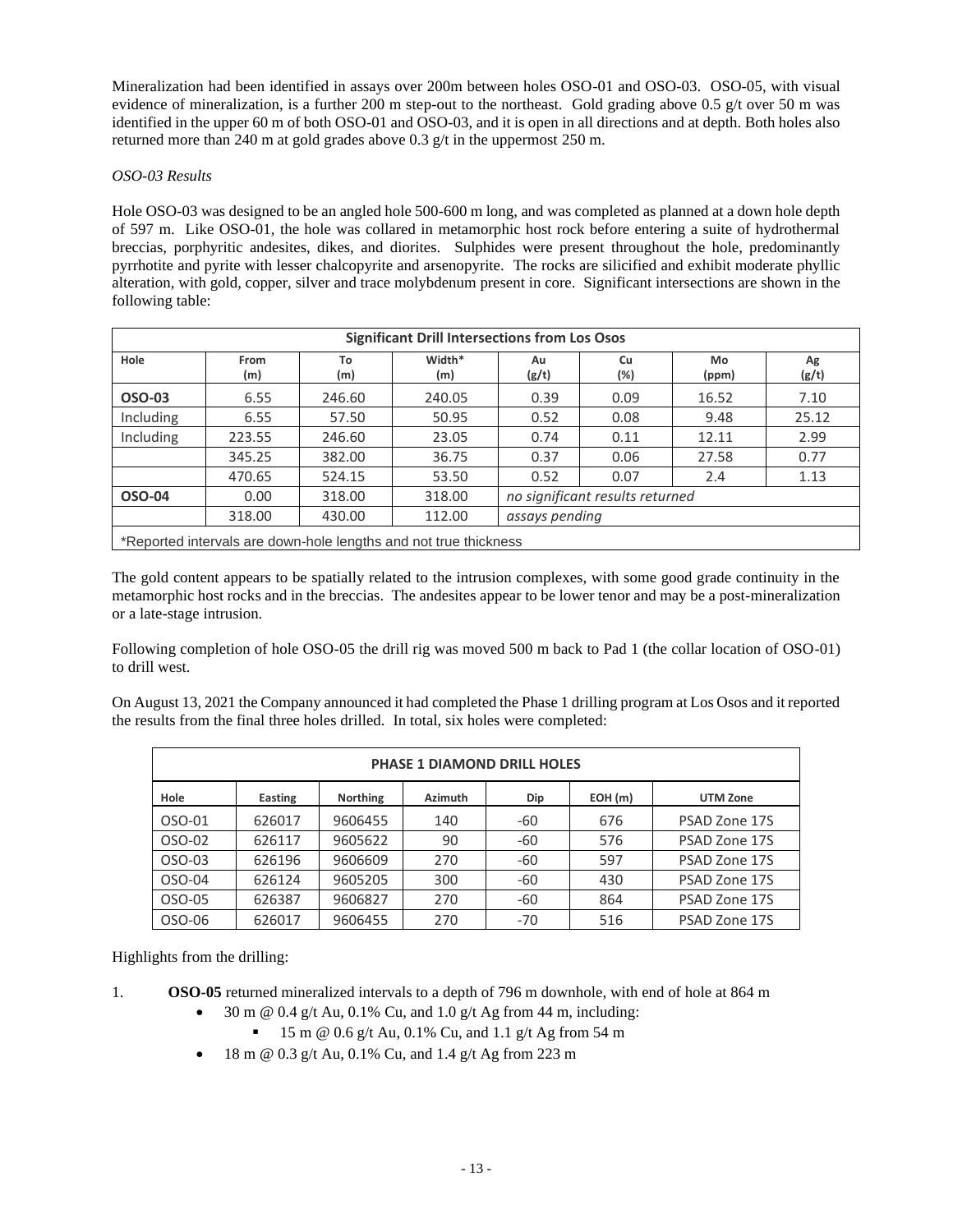- 2. **OSO-06** returned mineralized intervals to a depth of 514 m downhole, with end of hole at 516 m
	- 87 m @ 0.2 g/t Au, 0.1% Cu, and 0.8 g/t Ag from 160 m
	- 133 m @ 0.2 g/t Au, 0.1% Cu, and 0.6 g/t Ag from 282 m
	- 17 m @ 0.4 g/t Au, 0.1% Cu, and 0.9 g/t Ag from 451 m

The Company reported the results from the last 112 m of OSO-04, and full hole results from OSO-05 and OSO-06.

#### *Results*

Holes OSO-04, OSO-05 and OSO-06 were designed to be angled holes 500-600 m long, or longer if still intersecting abundant sulphide mineralization at depth. Hole OSO-04 did not intersect significant amounts of sulphide and was stopped at a down hole depth of 430 m. Hole OSO-05 intersected abundant sulphide mineralization throughout its length and was eventually finished at a depth of 864 m. Although the hole was visually similar to OSO-03 and encouraged the continuation of the hole to its final depth, the results were lower grade than encountered in OSO-03.

Hole OSO-06 was collared from the same pad as OSO-01, but oriented to the west, rather than to the southeast. Whereas OSO-01 encountered an enriched zone from surface to the southeast, OSO-06 only entered elevated mineralization at a downhole depth of 87 m to the west. Throughout the length of the hole, the sulphide content was estimated to be lower than in holes OSO-01, OSO-03, and OSO-05 and a decision to end the hole at 516 m was taken.

All three holes were collared in metamorphic host rock before entering a suite of hydrothermal breccias, porphyritic andesites, dikes, and diorites. Sulphides were present throughout hole OSO-05 and OSO-06, in particular, predominantly pyrrhotite and pyrite with lesser chalcopyrite and arsenopyrite. The rocks are silicified and exhibit moderate phyllic alteration, with gold, copper, silver and trace molybdenum present in core.

| <b>Significant drill intersections from Los Osos</b> |                                                                   |           |               |             |                                 |              |             |  |  |
|------------------------------------------------------|-------------------------------------------------------------------|-----------|---------------|-------------|---------------------------------|--------------|-------------|--|--|
| Hole                                                 | From<br>(m)                                                       | To<br>(m) | Width*<br>(m) | Au<br>(g/t) | Cu<br>$(\%)$                    | Mo<br>(ppm)  | Ag<br>(g/t) |  |  |
| <b>OSO-04</b>                                        | 0.00                                                              | 430.00    | 430.00        |             | no significant results returned |              |             |  |  |
| <b>OSO-05</b>                                        | 41.00                                                             | 70.61     | 29.61         | 0.45        | 0.06                            | 10.00        | 1.01        |  |  |
| Including                                            | 54.40                                                             | 69.00     | 14.60         | 0.59        | 0.09                            | <i>14.00</i> | 1.14        |  |  |
|                                                      | 96.00                                                             | 121.76    | 25.76         | 0.19        | 0.07                            | 8.06         | 1.01        |  |  |
|                                                      | 223.40                                                            | 241.25    | 17.85         | 0.27        | 0.08                            | 58.71        | 1.46        |  |  |
|                                                      | 398.35                                                            | 460.80    | 62.45         | 0.38        | 0.04                            | 2.46         | 0.79        |  |  |
|                                                      | 602.60                                                            | 611.90    | 9.30          | 0.48        | 0.20                            | 13.32        | 2.06        |  |  |
|                                                      | 745.84                                                            | 796.00    | 50.16         | 0.18        | 0.07                            | 9.24         | 1.56        |  |  |
| OSO-06                                               | 13.30                                                             | 91.25     | 77.95         | 0.24        | 0.03                            | 16.10        | 1.16        |  |  |
|                                                      | 160.40                                                            | 247.50    | 87.10         | 0.22        | 0.06                            | 11.08        | 0.78        |  |  |
|                                                      | 281.60                                                            | 414.8     | 133.20        | 0.22        | 0.06                            | 5.80         | 0.60        |  |  |
|                                                      | 450.70                                                            | 477.77    | 17.27         | 0.37        | 0.06                            | 3.85         | 0.85        |  |  |
|                                                      | *Ponerted intervals are down hole lengths and not true this kness |           |               |             |                                 |              |             |  |  |

\*Reported intervals are down-hole lengths and not true thickness

The high-grade vein structures in the northeast of the licence area remain undrilled.

# *Los Santos Concession*

On December 8, 2020 the Company entered into a binding letter of intent (the "Los Santos LOI") with Minera Mesaloma S.A. ("Mesaloma") whereby the Company may acquire a 100% interest in the 2,215 hectares Los Santos Concession, in southwest Ecuador located approximately 10 km northeast of Los Osos.

On November 24, 2021 the Company and Mesaloma and other parties (collectively the "Optionor") completed the definitive agreement (the "Mining Option and Shareholders' Agreement") under which the Company may acquire up to a 90% beneficial interest in the Los Santos Concession, by making option payments (the "Option Payments") totalling US \$1,950,000. Upon the Company having earned a beneficial 90% interest in the Los Santos Concession the Company may acquire the remaining 10% interest by paying the Optionor US \$2,000,000 and granting a 1.5% NSR.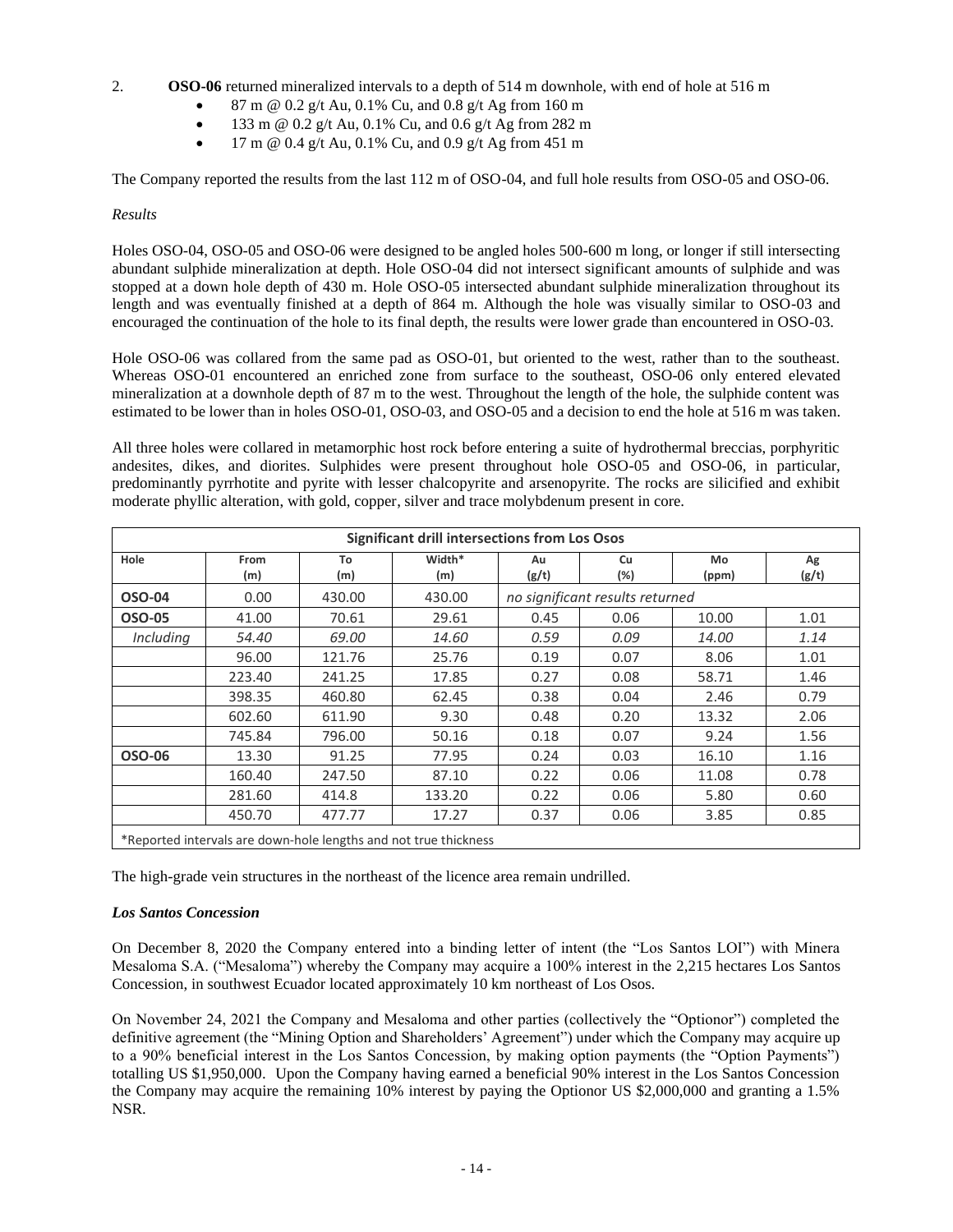On January 14, 2021 the Company reported that mapping and sampling had already started with a view to generating drill targets that can be drilled later in the second half of 2021. Key areas of interest are situated where artisanal activity has been concentrated and also where areas of anomalous mineralization have been highlighted in previous exploration. The 2,215 hectare property is situated adjacent to the concessions hosting the 16.7 Moz Cangrejos deposits and it is approximately 10 km northeast of Los Osos project (Salazar 100%).

On April 13, 2021 the Company reported that field crews had mapped about 12% of the 2,215-hectare licence area with a number of soil and rock chip samples collected and assayed. The geochemical plots show that the gold and the copper anomalies are coincident, with gold values high relative to copper. The presence of porphyritic intrusions and artisanal development on structures has been noted, but so far the intense brecciation seen at Los Osos has not been encountered. Fieldwork was continuing with the aim of having drill targets developed by mid-year.

In December 2021 the Company announced a Phase 1 drill program of at least 1,200 meters would commence in January 2022.

In February 2022 the Company announced channel and rock chip samples from the Brecha Sur and Leon prospect areas confirmed gold, copper, and silver mineralization. The Company also announced the Phase 1 drill program was underway with two holes completed for a total of 526 meters. Assays are pending.

The Esperanza prospect area is an area of 800 x 700 m cross-cut by abundant fine veinlets, with veining concentrated in three main structures of 1-20 m in width, and a strike-length in excess of 1 km. The veins and structures have a preferred north-south orientation and mineralization is characterized by quartz, fine grained pyrite and minor stibnite. Alteration is silicic-argillic, with minor illite and smectite. Two drill holes were collared in weakly sheared, partially metamorphized tonalites, oriented almost due west, with a dip of 60°. Drillhole DDHSAN-001A was completed at a downhole depth of 299 m, having intersected three principal zones of interest. Drillhole DDHSAN-002 was collared approximately 100 m south of the first hole, and completed at a downhole depth of 227 m, having intersected one zone of interest. Assays are pending.

| Diamond drillhole SAN-001A, azimuth 270 <sup>o</sup> , dip 60 <sup>o</sup> |       |                   |                                                                                                                                                                                                         |  |  |  |
|----------------------------------------------------------------------------|-------|-------------------|---------------------------------------------------------------------------------------------------------------------------------------------------------------------------------------------------------|--|--|--|
| From (m)                                                                   | To(m) | Width $(m)$ Notes |                                                                                                                                                                                                         |  |  |  |
| 122                                                                        | 132   | 10                | Sheared, intense sub-parallel quartz veins, microbreccias. Fine pyrite $(5\%)$ , arsenopyrite $(0.5\%)$ ,<br>chalcopyrite $(0.5\%)$ , traces of sphalerite and a fine grain of visible gold at 125.6 m. |  |  |  |
| 142                                                                        | 144.1 | 2.1               | Sheared, intense sub-parallel quartz veins, microbreccias. Pyrite (5%), chalcopyrite (1%) and<br>arsenopyrite $(0.5\%)$                                                                                 |  |  |  |
| 151                                                                        | 154   |                   | Sheared, intense sub-parallel quartz veins, microbreccias. Fine pyrite (5%), traces of chalcopyrite,<br>arsenopyrite, and pyrrhotite.                                                                   |  |  |  |
|                                                                            |       |                   |                                                                                                                                                                                                         |  |  |  |

**Diamond drillhole SAN-002, azimuth 273⁰, dip 60⁰**

| From (m) | To(m) | Width $(m)$ | <b>Notes</b>                                                                                                                                                                                            |
|----------|-------|-------------|---------------------------------------------------------------------------------------------------------------------------------------------------------------------------------------------------------|
| 122      | 132   | 10          | Sheared, intense sub-parallel quartz veins, microbreccias. Fine pyrite $(5\%)$ , arsenopyrite $(0.5\%)$ ,<br>chalcopyrite $(0.5\%)$ , traces of sphalerite and a fine grain of visible gold at 125.6 m. |
| 142      | 144.1 | 2.1         | Sheared, intense sub-parallel quartz veins, microbreccias. Pyrite (5%), chalcopyrite (1%) and<br>arsenopyrite $(0.5\%)$                                                                                 |
| 151      | 154   |             | Sheared, intense sub-parallel quartz veins, microbreccias. Fine pyrite (5%), traces of chalcopyrite,<br>arsenopyrite, and pyrrhotite.                                                                   |

*Leon*

As previously reported, Leon hosts a series of N-S sheeted vein sets, varying in intensity across approximately 180 m of E-W outcrop. The sheeted veins are characterised by the presence of quartz, chalcopyrite, pyrite, pyrrhotite, and oxidised sulphides. Alteration minerals include chlorite, actinolite, albite, biotite and carbonates. The vein sets are within a weakly sheared and metamorphized tonalite.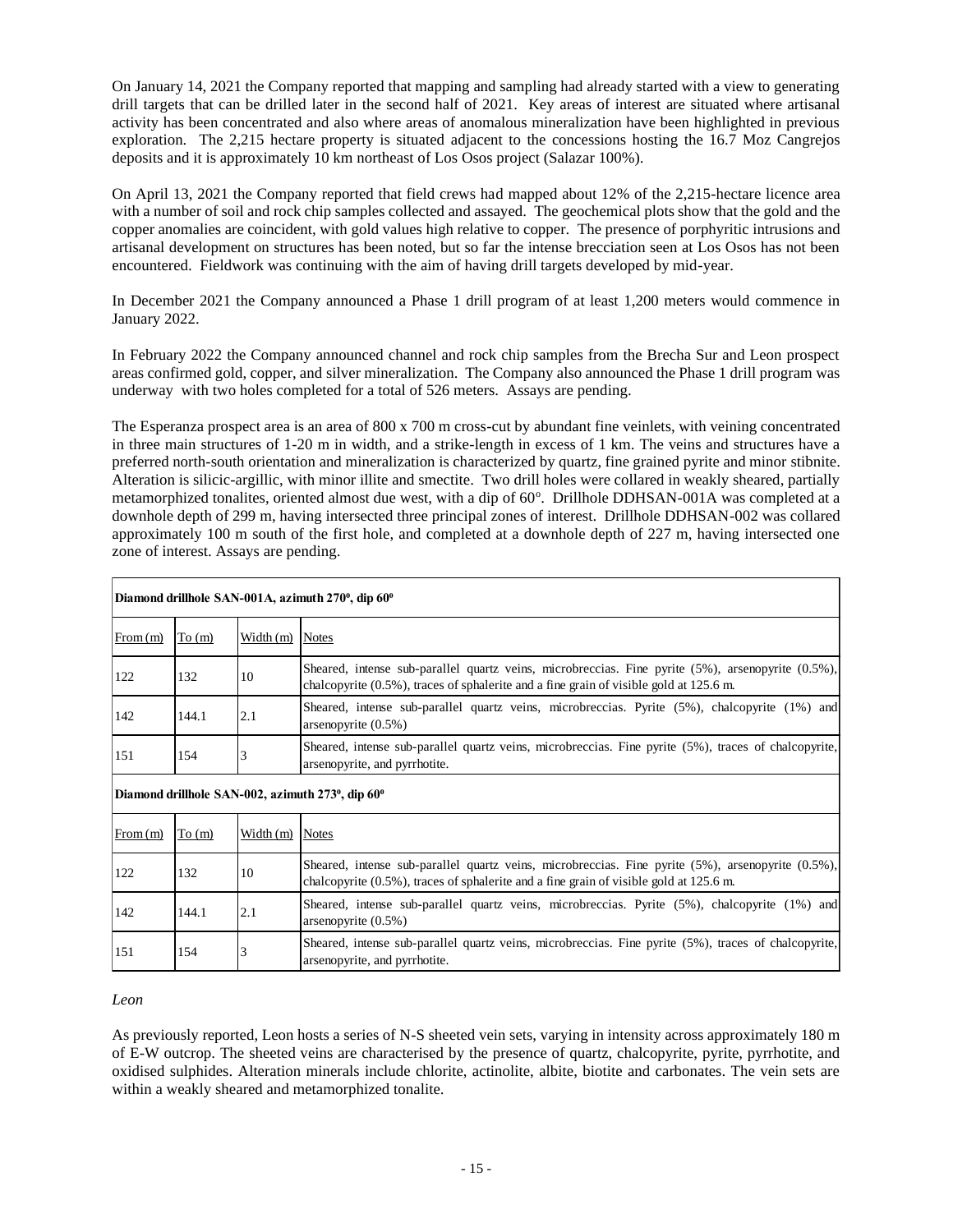One hundred saw-cut channel samples have been taken across the outcrop, in three batches of 29, 20, and 51 samples respectively. Results for the first batch of samples have been returned, with a highlight intersection of 7.5 m @ 0.27  $g/t$  Au and 0.25 % Cu. Two chip samples taken during first pass regional sampling near the creek returned 3.1 m  $\omega$ 0.24% Cu, 0.1 g/t Au and 4.0m @ 0.15% Cu, 0.1 g/t Au. As of the date of this MD&A assays are pending for the remaining samples. Drillhole SAN-003, with planned downhole depth of 500m, was drilled easterly underneath the main outcrop. Results are pending.

| Channel sampling results, Batch #1, Leon |           |        |        |        |        |  |  |  |
|------------------------------------------|-----------|--------|--------|--------|--------|--|--|--|
| Sample #                                 | Width (m) | Au_ppm | Cu_ppm | Ag_ppm | As_ppm |  |  |  |
| 305304                                   | 4.0       | 0.058  | 1475   | 2.4    | 77     |  |  |  |
| 306143                                   | 1.5       | 0.036  | 94     | 0.2    | 75     |  |  |  |
| 306144                                   | 2.0       | 0.025  | 50     | 0.1    | 88     |  |  |  |
| 306146                                   | 1.5       | 0.023  | 66     | 0.1    | 36     |  |  |  |
| 306147                                   | 1.5       | 0.044  | 154    | 0.1    | 116    |  |  |  |
| 306148                                   | 2.0       | 0.145  | 68     | 0.1    | 29     |  |  |  |
| 305281                                   | 3.1       | 0.138  | 2351   | 3.2    | 58     |  |  |  |
| 306149                                   | 2.4       | 0.138  | 2491   | 3      | 48     |  |  |  |
| 306150                                   | 2.0       | 0.644  | 2807   | 2.9    | 25     |  |  |  |
| 306151                                   | 2.0       | 0.061  | 92     | 0.1    | 96     |  |  |  |
| 306152                                   | 2.0       | 0.014  | 78     | 0.1    | 44     |  |  |  |
| 306153                                   | 2.0       | 0.03   | 426    | 0.5    | 32     |  |  |  |
| 306154                                   | 2.0       | 0.055  | 373    | 0.5    | 18     |  |  |  |
| 306155                                   | 2.8       | 0.023  | 146    | 0.2    | 39     |  |  |  |
| 306156                                   | 1.2       | 0.029  | 115    | 0.2    | 32     |  |  |  |
| 306157                                   | 2.0       | 0.006  | 48     | 0.1    | 16     |  |  |  |
| 306158                                   | 2.5       | 0.469  | 67     | 0.1    | 21     |  |  |  |
| 306159                                   | 2.0       | 0.13   | 569    | 0.9    | 20     |  |  |  |
| 306161                                   | 2.0       | 0.019  | 111    | 0.1    | 6      |  |  |  |
| 306162                                   | 2.0       | 0.126  | 90     | 0.1    | 2.5    |  |  |  |
| 306163                                   | $1.5\,$   | 0.014  | 146    | 0.3    | 12     |  |  |  |
| 306164                                   | 1.8       | 0.016  | 50     | 0.1    | 8      |  |  |  |
| 306165                                   | 1.8       | 0.017  | 58     | 0.1    | 5      |  |  |  |
| 306166                                   | 1.8       | 0.028  | 51     | 0.1    | 8      |  |  |  |
| 306167                                   | 2.0       | 0.107  | 104    | 0.1    | 2.5    |  |  |  |
| 306168                                   | 2.0       | 0.22   | 994    | 1.4    | 16     |  |  |  |
| 306169                                   | $2.0\,$   | 0.023  | 52     | 0.1    | 6      |  |  |  |
| 306170                                   | 2.0       | 0.017  | 53     | 0.1    | 6      |  |  |  |
| 306171                                   | $1.8\,$   | 0.016  | 82     | 0.1    | 26     |  |  |  |
| 306172                                   | 2.0       | 0.008  | 27     | 0.1    | 14     |  |  |  |

#### *Brecha Sur*

Brecha Sur translates as 'South Breccia' and is a broad anomalous zone characterized by breccias in the south of the concession. The numerous breccia outcrops exhibit a variety of characteristics, including some quartz-tourmaline breccias with specularite and iron oxides, and others further south with a matrix of oxidised material and clasts of quartz-feldspar porphyry. Associated with some of the breccia stockworks are zones of argillic alteration and of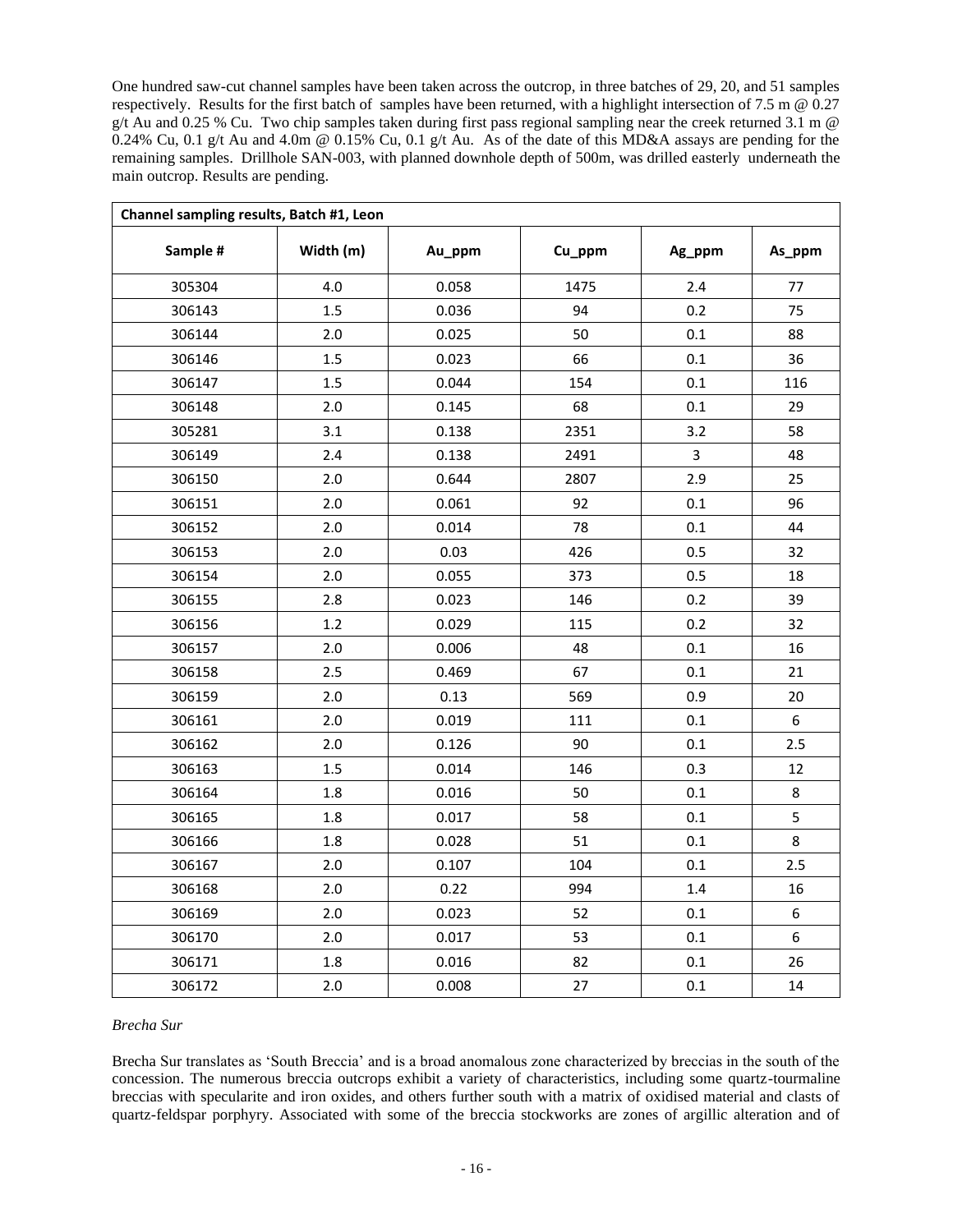silicification associated with fine dark grey sulphides. As previously reported, a highlight of the reconnaissance sampling was 1.5 m  $\omega$  4.6 g/t Au and 8.6 g/t Ag.

Of the nine samples (see Table 4, below), eight were above 0.2 g/t Au and five returned grades above 1 g/t Au, with the highest being sample #305919 with 20.2 g/t Au and 1217 g/t Ag. As at Esperanza, the mineralization at Brecha Sur is oriented in line with the regional structural fabric NNE-SSW.

As of the date of this MD&A work is focused on detailed mapping and sampling of the southernmost breccias, ahead of drilling. Assays have been returned for nine samples taken on an outcrop with an approximately 30 m diameter. Of the nine samples, eight were above 0.2 g/t Au and five returned grades above 1 g/t Au, with the highest value being 20.2 g/t Au and 1217 g/t Ag. As at Esperanza, the mineralization at Brecha Sur is oriented in line with the regional structural fabric NNE-SSW.

|           | Grab sample results, Brecha Sur |                          |                             |  |  |
|-----------|---------------------------------|--------------------------|-----------------------------|--|--|
| Sample ID | Au $(g/t)$                      | Ag(g/t)                  | Notes                       |  |  |
| 305919    | 20.2                            | 1217                     | Breccia, stockwork          |  |  |
| 305972    | 18.3                            | 35                       | Vein, structure             |  |  |
| 305696    | 4.6                             | 9                        | Breccia blocks, with oxides |  |  |
| 305918    | 3.3                             | 4                        | Weathered breccia           |  |  |
| 305977    | 1.5                             | $\overline{2}$           | Altered granodiorite        |  |  |
| 305982    | 0.9                             | 8                        | Altered tonalite            |  |  |
| 305981    | 0.7                             | 9                        | Altered tonalite            |  |  |
| 305912    | 0.3                             | 1                        | <b>Breccia</b>              |  |  |
| 305978    | 0.1                             | $\overline{\phantom{a}}$ | Altered granodiorite        |  |  |

# *El Potro Project*

On August 30, 2021, the Company acquired the mineral title to the 1,175 hectare ("ha") Correa-Jiron Concession 601062 ("El Potro Project") in the mineral-rich Loja porphyry district, Ecuador for an initial payment of US \$50,000. The option agreement payments, to be paid to the vendors by the Company, over a five-year period total US \$1,150,000 of which US \$50,000 has been paid.

In November 2021, following due diligence, the Company indicated its belief that El Potro Project is a new porphyry discovery with significant exploration potential.

The El Potro Project lies in the southeast of Loja Province, southern Ecuador. Altitudes in the single contiguous concession area range from 3,000 m to 3,700 m and access is via gravel roads and mule track from the town of El Airo which is seven km to the west. The project area has been subject to small-scale artisanal mining activity since the Mining Concession was granted in 2010. The El Potro Project has been held by a consortium of private holders since 2010 and the area has not been subject to any recorded systematic exploration.

The area is crossed by a large system of transpressional faults, running north-northeast. A suite of Miocene Portacheula rocks is intruded into older (Jurassic) Chigüinday Très Lagunas units.

Preliminary mapping has identified porphyrytic intrusions, argillic and Ca-K alteration signatures, locally intense stockworks, and a siliceous lithocap. The main stockwork is hosted in porphyry, and exhibits intense quartz veining with visible magnetite and molybdenite. The lithocap is estimated to be 60 m thick and several hundred meters wide. Artisanal mining has concentrated on sulphide-rich portions of the lithocap. Guides to the area demonstrated the gold content by sampling, crushing, and panning.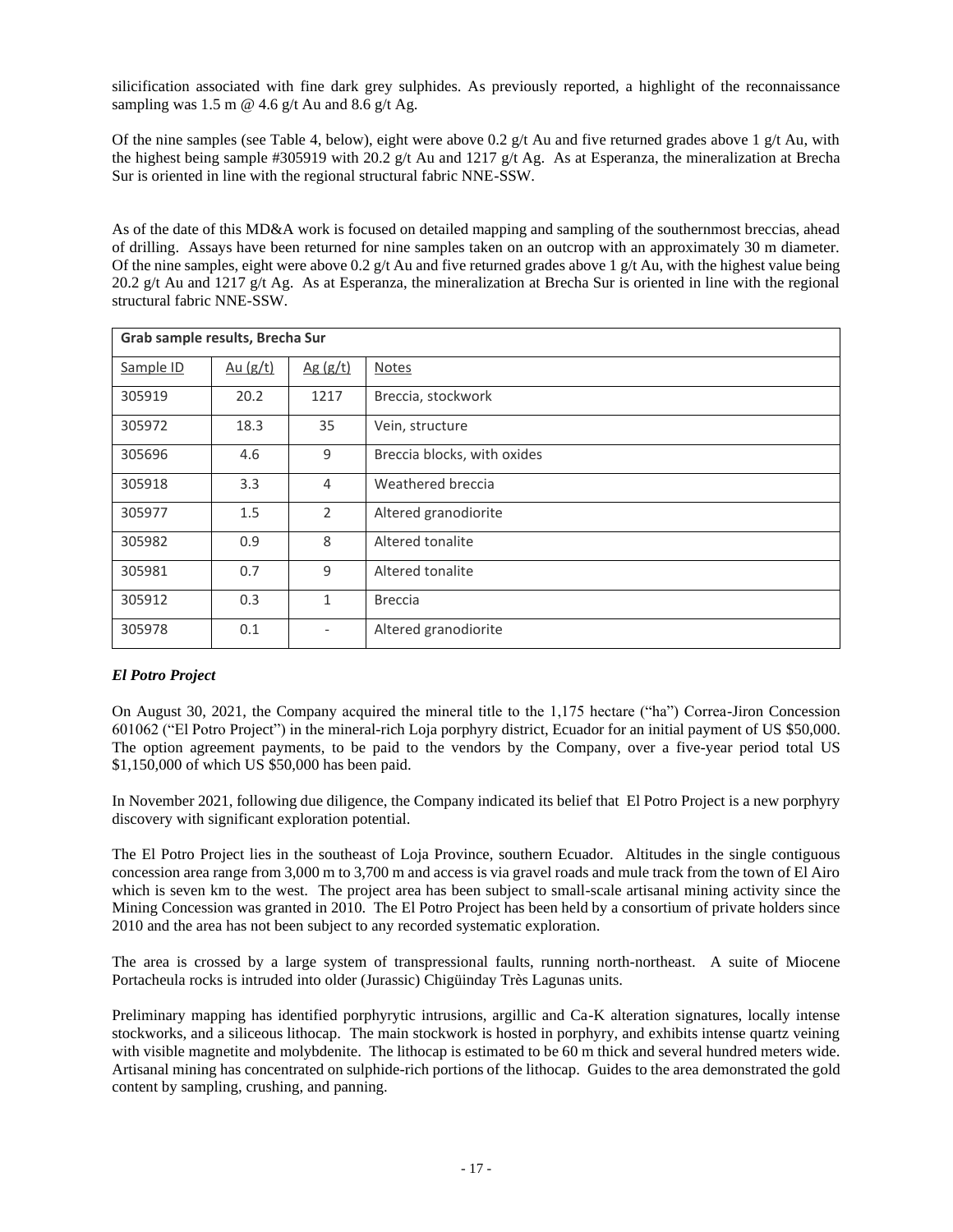During due diligence, preliminary geological mapping on traverses was undertaken and 89 rock samples were collected. Assay results showed that 25 of the rock samples were below detection limit for gold, 13 samples were between 6 ppb and 100 ppb, and 49 were greater than 100 ppb. The table below highlights samples from nine areas with either gold above 0.1 ppm  $(g/t)$  or copper above 1000 ppm  $(0.1\%)$ .

| Sample<br>ID | Width<br>(m) | Αu<br>(ppm) | Mo<br>(ppm) | Cu<br>(ppm) | Ag<br>(ppm) | Notes on alteration and mineralization                       |
|--------------|--------------|-------------|-------------|-------------|-------------|--------------------------------------------------------------|
| M54311       | 0.20         | 0.3         | 2           | 81          | 1.6         | Argillic, manganese oxides and hematite                      |
| M54312       | 5.00         | 0.1         | 3           | 2010        | 51.9        | Phyllic veinlets of quartz, oxidised pyrite                  |
| M54315       | 4.00         | 0.0         | 4           | 2283        | 5.7         | Phyllic, epi, cpy veinlets, py, malachite, traces of bornite |
| M54318       | 8.00         | 0.8         | $\langle$ 2 | 27          | 3.0         | Intense argillic stockwork, drusy qtz, py, aspy, jarosite    |
| M54319       | 10.00        | 0.1         | 2           | 22          | 1.7         | Intense argillic stockwork, drusy qtz, py, aspy, jarosite    |
| M54321       | 3.00         | 26.6        | 3           | 97          | 11.3        | Intense oxidised stockwork, py, jarosite                     |
| M54322       | 3.00         | 9.0         | $\langle$ 2 | 95          | 5.1         | Intense oxidised stockwork, py, jarosite                     |
| M54323       | 1.00         | 0.8         | $2$         | 34          | 0.5         | Argillic, intense oxidation, hematite                        |
| M54379       | 2.00         | 0.0         | 61          | 1109        | 1.0         | Quartz-sericite                                              |
| M54380       | 2.00         | 0.0         | 85          | 1966        | 0.9         | Stockwork, qtz-mag-mo. Contact between porphyry / met        |

### **Highlights from Due Diligence sampling programme**

The Company is establishing accommodation and logistics at the site that will enable the team to support sustainable exploration programs. Mapping and sampling will continue with the aim of generating drill targets as quickly as possible.

# **Qualified Person**

Kieran Downes, Ph.D., P.Geo., a Qualified Person ("QP") as defined by National Instrument 43-101, is the Company's QP for the Company's wholly-owned properties and has reviewed and verified the technical information provided.

### **Selected Financial Data**

The following selected financial information is derived from the unaudited condensed consolidated interim financial statements of the Company.

|                                              | Fiscal 2022            |                 | <b>Fiscal 2021</b>     |                        |                              | Fiscal 2020     |                 |                        |
|----------------------------------------------|------------------------|-----------------|------------------------|------------------------|------------------------------|-----------------|-----------------|------------------------|
| <b>Three Months Ended</b>                    | <b>Mar. 31</b><br>2022 | Dec. 31<br>2021 | <b>Sep. 30</b><br>2021 | <b>Jun. 30</b><br>2021 | <b>Mar. 31</b><br>2021<br>\$ | Dec. 31<br>2020 | Sep. 30<br>2020 | <b>Jun. 30</b><br>2020 |
| <b>Operations:</b>                           |                        |                 |                        |                        |                              |                 |                 |                        |
| Revenues                                     | Nil                    | Nil             | Nil                    | Nil                    | Nil                          | Nil             | Nil             | Nil                    |
| Expenses                                     | (379, 330)             | (693, 334)      | (320,080)              | (336,372)              | (325, 714)                   | 192,752         | (280, 802)      | (547, 933)             |
| Other items                                  | 8,521                  | 4,214,504       | 95,637                 | (19, 186)              | 112,166                      | (2,008)         | 124,121         | 66,210                 |
| Net income (loss)                            | (370, 809)             | 3,521,170       | (224, 443)             | (355, 558)             | (213,548)                    | 190,744         | (156, 681)      | (481, 723)             |
| Other comprehensive<br>income (loss)         | (142, 314)             | 349,378         | 708,469                | (301,792)              | (393, 410)                   | (1,223,087)     | (612, 553)      | (1,071,903)            |
| Comprehensive income (loss)                  | (513, 123)             | 3,870,548       | 484,026                | (657, 350)             | (606, 958)                   | (1,032,343)     | (769, 234)      | (1,553,626)            |
| Basic and diluted income (loss)<br>per share | (0.00)                 | 0.02            | (0.00)                 | (0.00)                 | (0.00)                       | 0.00            | (0.00)          | (0.00)                 |
| <b>Balance Sheet:</b>                        |                        |                 |                        |                        |                              |                 |                 |                        |
| Working capital                              | 3,061,571              | 4,759,535       | 5,533,993              | 5,297,917              | 7,006,485                    | 1,807,920       | 2,681,622       | 3,248,935              |
| Total assets                                 | 29,100,564             | 29,178,097      | 31,716,898             | 31,531,138             | 31,965,976                   | 26,092,902      | 26,781,862      | 26,563,796             |
| Total long-term liabilities                  | Nil                    | Nil             | Nil                    | Nil                    | Nil                          | Nil             | Nil             | Nil                    |

# **Results of Operations**

*Three Months Ended March 31, 2022 Compared to the Three Months Ended December 31, 2021*

During the three months ended March 31, 2022 ("Q1/2022") the Company recorded a net loss of \$370,809 compared to net income of \$3,521,170 for the three months ended December 31, 2021 ("Q4/2021") an increase in loss of \$3,891,979 primarily due to the transfer of a 75% ownership interest in Salazar Holdings, resulting in a reclassification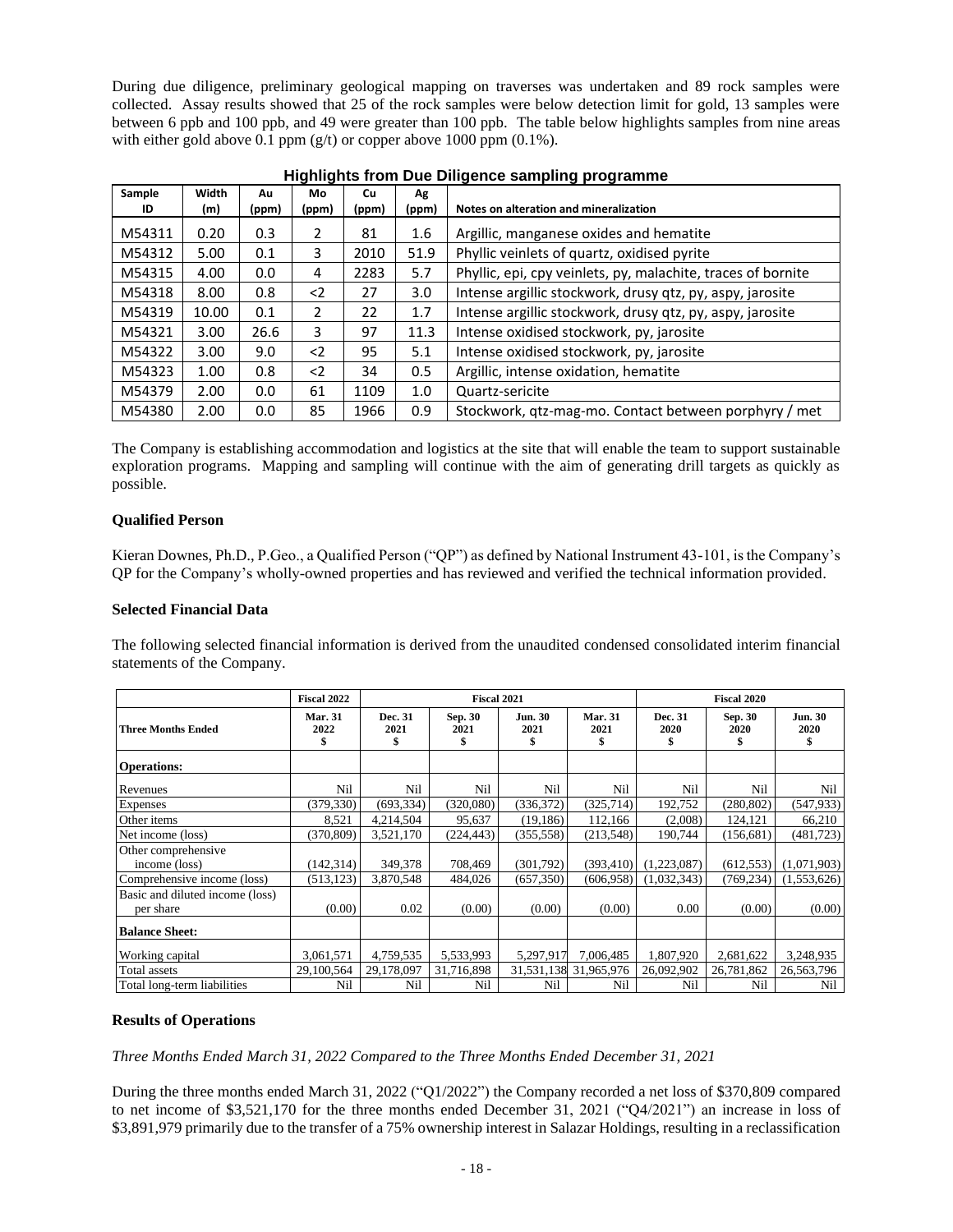of foreign exchange of \$5,551,762 and offset by an impairment on the Curipamba Project of \$1,231,150 during Q4/2021.

#### *Three Months Ended December 31, 2021 Compared to the Three Months Ended September 30, 2021*

During the three months ended December 31, 2021 ("Q4/2021") the Company recorded a net income of \$3,521,170 compared to net loss of \$224,443 for the three months ended September 30, 2021 ("Q3/2021") an increase in income of \$3,745,613 primarily due to the transfer of a 75% ownership interest in Salazar Holdings, resulting in a reclassification of foreign exchange of \$5,551,762 and offset by an impairment on the Curipamba Project of \$1,231,150.

### *Three Months Ended September 30, 2021 Compared to the Three Months Ended June 30, 2021*

During the three months ended September 30, 2021 ("Q3/2021") the Company recorded a net loss of \$224,443 compared to net loss of \$355,558 for the three months ended June 30, 2021 ("Q2/2021") a decrease in loss of \$131,115 primarily due to the \$74,533 improvement in drilling operations in which the Company incurred a drilling loss of \$70,329 in Q2/2021 compared to drilling income of \$4,024 in Q3/2021. In addition the Company recognized a foreign gain of \$86,910 in Q3/2021 compared to \$7,397 in Q2/2021.

#### *Three Months Ended June 30, 2021 Compared to the Three Months Ended March 31, 2021*

During the three months ended June 30, 2021 ("Q2/2021") the Company recorded a net loss of \$355,558 compared to net loss of \$213,548 for the three months ended March 31, 2021 ("Q1/2021") an increase in loss of \$142,010. The fluctuation is primarily attributed to the recognition of a drilling loss of \$66,851 in Q2/2021 compared to drilling income of \$108,207 in Q1/2021.

#### *Three Months Ended March 31, 2021 Compared to the Three Months Ended December 31, 2020*

During the three months ended March 31, 2021 ("Q1/2021") the Company recorded a net loss of \$213,548 compared to net income of \$190,744 for the three months ended December 31, 2020 ("Q4/2020") an increase in loss of \$404,292. The fluctuation is primarily attributed to the reallocation of drill standby costs to drill income, net of costs, in Q4/2020.

# *Three Months ended December 31, 2020 Compared to the Three Months ended September 30, 2020*

During the three months ended December 31, 2020 ("Q4/2020") the Company recorded a net income of \$190,744 compared to a net loss of \$156,681 for the three months ended September 30, 2020 ("Q3/2020"), an increase in income of \$347,425. The increase is primarily attributed to the reallocation of drill standby costs to drill income, net of costs, as the majority of drilling activities occurred in Q4/2020.

#### *Three Months ended September 30, 2020 Compared to the Three Months ended June 30, 2020*

During the three months ended September 30, 2020 ("Q3/2020") the Company recorded a net loss of \$156,681 compared to a net loss of \$481,723 for the three months ended June 30, 2020, a decrease in loss of \$325,042. The decrease is primarily attributed to \$120,526 drill income, net of costs, generated from drilling activities in Q3/2020 on the Pijili Project which is being funded by Adventus.

#### *Three Months Ended June 30, 2020 Compared to the Three Months Ended March 31, 2020*

During the three months ended June 30, 2020 ("Q2/2020") the Company recorded a net loss of \$481,723 compared to net loss of \$549,802 for the three months ended March 31, 2020 ("Q1/2020") a decrease in loss of \$68,079. The decrease is primarily attributed to a foreign exchange gain of \$18,600 during Q2/2020 compared to a foreign exchange loss of \$31,633 during Q1/2020.

#### *Three Months ended March 31, 2022 Compared to the Three Months Ended March 31, 2021*

During the three months ended March 31, 2022 ("Q1/2022") the Company reported a net loss of \$370,809 compared to a net loss of \$213,548 for the three months ended March 31, 2021 ("Q1/2021"), a increase in loss of \$157,261. The fluctuation is primarily attributed to a \$53,616 increase in expenses from \$325,714 during Q1/2021 to \$379,330 during Q1/2022 and \$108,217 of drill income during Q1/2021 compared to \$6,794 during Q1/2022.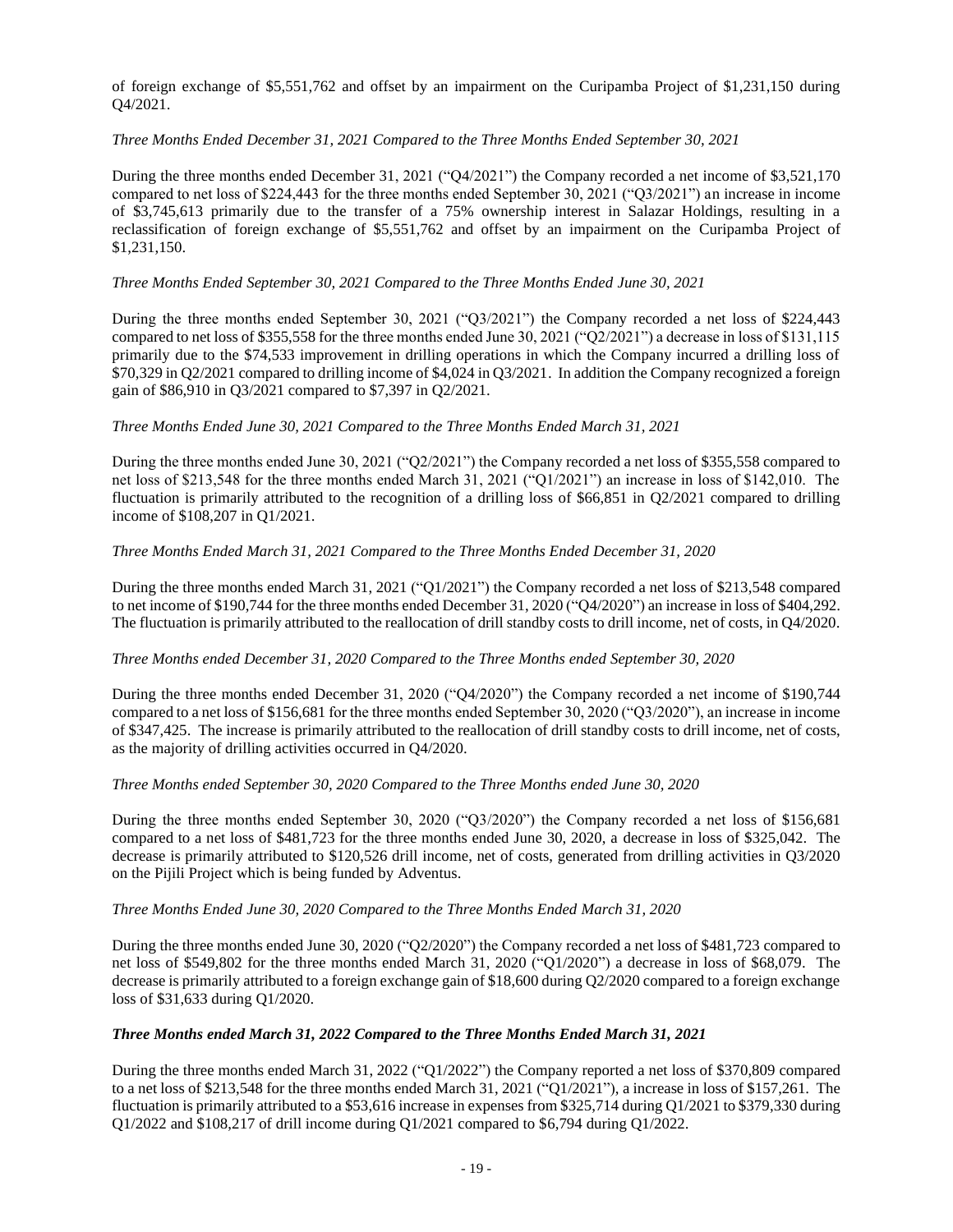Excluding cost recoveries, expenses decreased by \$42,962, from \$422,292 during Q1/2021 to \$379,330 during Q1/2022. Specific fluctuations in expenses are as follows:

- (i) incurred audit costs of \$45,000 during Q1/2022 compared to \$132,777 during Q1/2021 due to the timing of the audit billings; and
- (ii) recorded share-based compensation of \$99,462 during Q1/2022 on the vesting of share options and RSUs compared to \$1,618 during Q1/2021.

#### **Exploration and Evaluations Assets**

During Q1/2022 the Company incurred a total of \$1,504,227 (Q1/2021 - \$5,951,330) for exploration and evaluation assets comprising of \$nil (Q1/2021 - \$5,112,524) on the Curipamba Project and \$1,504,227 (Q1/2021 - \$838,806) on other projects. During Q1/2021 Adventus funded a total of \$4,642,506 for costs incurred by the Company, of which \$15,785 was applied against property, plant and equipment, \$4,530,143 against exploration and evaluation assets and \$96,578 as an expense recovery.

In fiscal 2017 the Company entered Curipamba Option whereby Adventus would Earn-In a 75% interest in the Curipamba Project by funding costs on the Curipamba Project of US \$25,000,000 over the next five years, including the completion of a feasibility study on the El Domo deposit, subject to certain exceptions. In December 2021 Adventus delivered the completed feasibility study and provided written notice of its exercise of the Earn-in. Effective December 31, 2021 the Company transferred the 75% ownership interest in Salazar Holdings, the entity holding the 100% interest in the Curipamba Project, to Adventus. With the receipt of the feasibility study the Company completed an asset impairment test that determined that the recoverable amount of its effective ownership interest on the Curipamba Project of \$15,081,000 exceeded the carrying value resulting in an asset impairment charge of \$1,231,150 for fiscal 2021.

|                                     | Macara    | Ruminahui | <b>Los Osos</b> | <b>Los Santos</b> | <b>El Potro</b> | <b>Total</b> |
|-------------------------------------|-----------|-----------|-----------------|-------------------|-----------------|--------------|
| <b>Balance at December 31, 2021</b> | 3,403,914 | 2,283,689 | 1,418,035       | 167,461           | 152,143         | 7,425,242    |
| <b>Exploration Costs</b>            |           |           |                 |                   |                 |              |
| Assay analysis                      | 6,144     |           |                 | 33,543            | 10,260          | 49,947       |
| Camp supervision and personnel      | 32,842    | 133,023   |                 | 47,314            | 81,378          | 294,557      |
| Camp supplies                       | 3,492     | 51,427    |                 | 4,592             | 729             | 60,240       |
| Community relations                 |           | 688       |                 |                   |                 | 688          |
| Depreciation                        | 7,522     | 2,672     |                 |                   | 850             | 11,044       |
| Drilling                            |           |           |                 | 452,545           |                 | 452,545      |
| Environmental studies               | 2,279     |           | 1,967           |                   |                 | 4,246        |
| Equipment maintenance               | 1,861     |           |                 |                   |                 | 1,861        |
| <b>Exploration</b> site             | 28,655    | 4,294     |                 | 67,414            | 36,443          | 136,806      |
| Geological                          |           |           |                 | 7,831             |                 | 7,831        |
| Legal                               | 86,838    | 11,859    | 164             | 3,201             | 4,990           | 107,052      |
| <b>Salaries</b>                     | 60.032    |           |                 | 118,218           | 33,706          | 211,956      |
| Supplies                            | 12,417    | 5,892     |                 |                   |                 | 18,309       |
| Travel                              | 2,629     | 10,310    |                 |                   |                 | 12,939       |
| VAT incurred                        |           | 31,999    |                 |                   |                 | 31,999       |
|                                     | 244,711   | 252,164   | 2,131           | 734,658           | 168,356         | 1,402,020    |
| <b>Acquisition Costs</b>            |           |           |                 |                   |                 |              |
| Property/concession/option payments | 23.537    | 39,152    | 2,465           | 23,843            | 13,210          | 102,207      |
| Other                               |           |           |                 |                   |                 |              |
| Foreign exchange                    | (49, 623) | (34, 797) | (19,224)        | (11,526)          | (2,900)         | (118,070)    |
| <b>Balance at March 31, 2022</b>    | 3,622,539 | 2,540,208 | 1,403,407       | 914,436           | 330,809         | 8,811,399    |

Details of the exploration and acquisition expenditures for Q1/2022 are as follows:

See also "Properties Update".

#### **Financing Activities**

No financings were conducted during Q1/2022.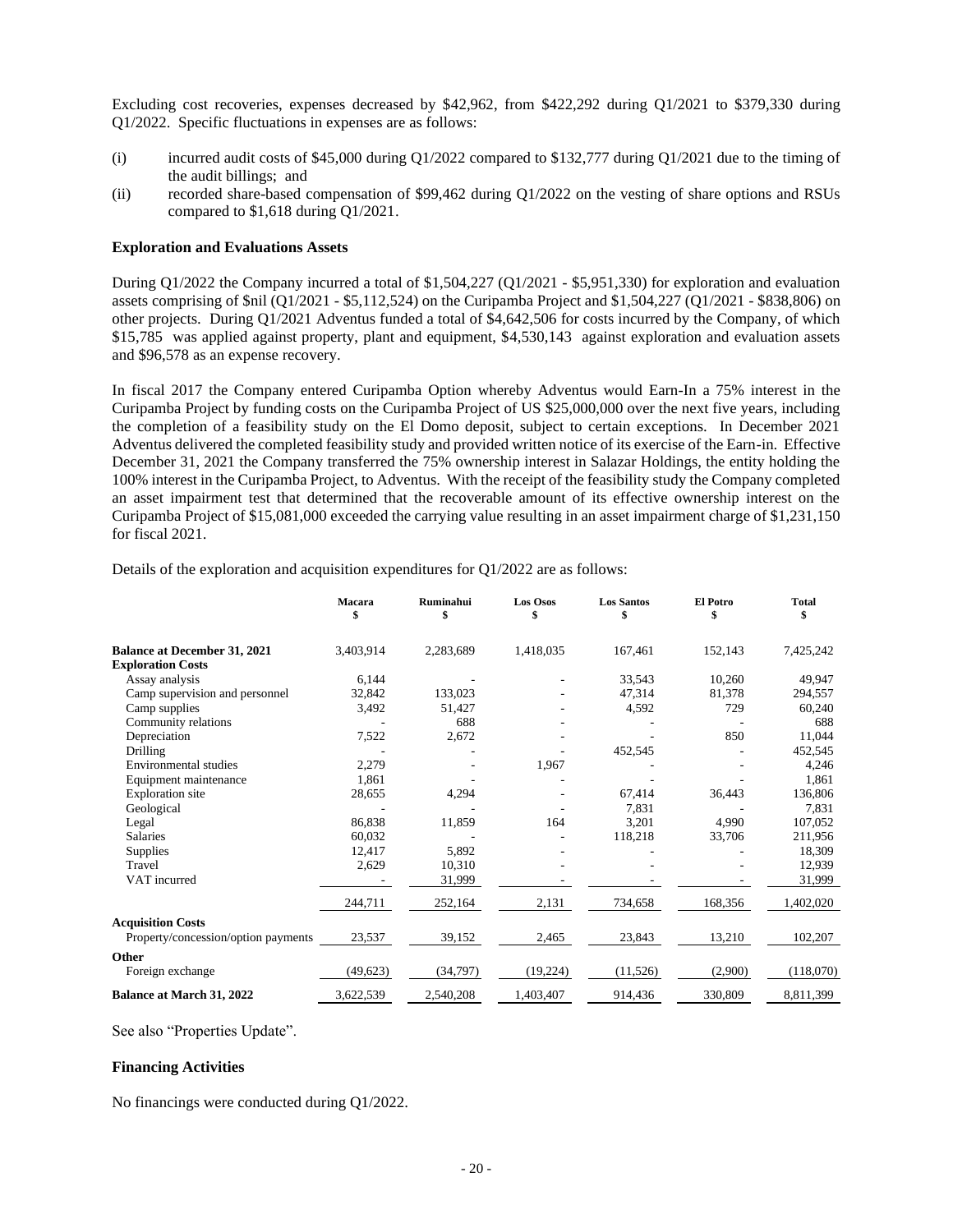During Q1/2021 the Company completed a non-brokered private placement of 18,572,000 common shares for total proceeds of \$6,500,200. The funds are being used to accelerate exploration of the Company's 100% owned properties.

# **Financial Condition / Capital Resources**

As at March 31, 2022 the Company had working capital \$3,061,571. To date the Company has not earned any revenues from its mineral interests and the Company's operations are primarily funded from equity financings which are dependent upon many external factors and may be difficult to impossible to secure or raise when required. Although management considers that the Company has adequate resources to maintain its current levels of overhead further funds will be required to fund existing levels of planned exploration expenditures over the course of the next twelve months. While the Company has been successful in securing financings in the past there can be no assurance that it will be able to do so in the future.

# **Contractual Commitments**

The Company is obligated to fulfill certain investment obligations on its mineral concessions in Ecuador pursuant to the following rules:

- (a) When applying for new concessions via the public tender process in Ecuador, the Company, either directly or under option agreement, presented its investment offers for each concession. The investment offer represents the total amount that is required to be spent in order to maintain possession of the concession area at the end of the four-year investment period required by the Government of Ecuador. Accordingly, should the Company wish to retain possession of all the concession areas it holds as at March 31, 2022, the Company's commitment for fiscal 2022 is approximately US \$2,300,000.
- (b) Concessions in Ecuador that were not acquired via the public tender process require the Company to submit an annual expenditure plan to the Government of Ecuador outlining the minimum amount of committed expenditures for the upcoming year. The total obligation of the Company for these concession areas for the fiscal 2022 is approximately US \$270,000.

# **Off-Balance Sheet Arrangements**

The Company has no off-balance sheet arrangements.

# **Proposed Transactions**

The Company has no proposed transactions.

# **Critical Accounting Estimates**

The preparation of consolidated financial statements in conformity with IFRS requires management to make estimates and assumptions that affect the reported amounts of assets and liabilities and disclosure of contingent assets and liabilities at the date of the consolidated financial statements, and the reported amounts of revenues and expenditures during the reporting period. Examples of significant estimates made by management include the determination of mineralized reserves, plant and equipment lives, estimating the fair values of financial instruments, impairment of long-lived assets, reclamation and rehabilitation provisions, valuation allowances for future income tax assets and assumptions used for share-based compensation. Actual results may differ from those estimates

A detailed summary of the Company's critical accounting estimates and sources of estimation is included in Note 3 to the December 31, 2021 audited annual consolidated financial statements.

# **Changes in Accounting Policies**

There are no changes in accounting policies. A detailed summary of the Company's accounting policies is included in Note 3 to the December 31, 2021 audited annual consolidated financial statements.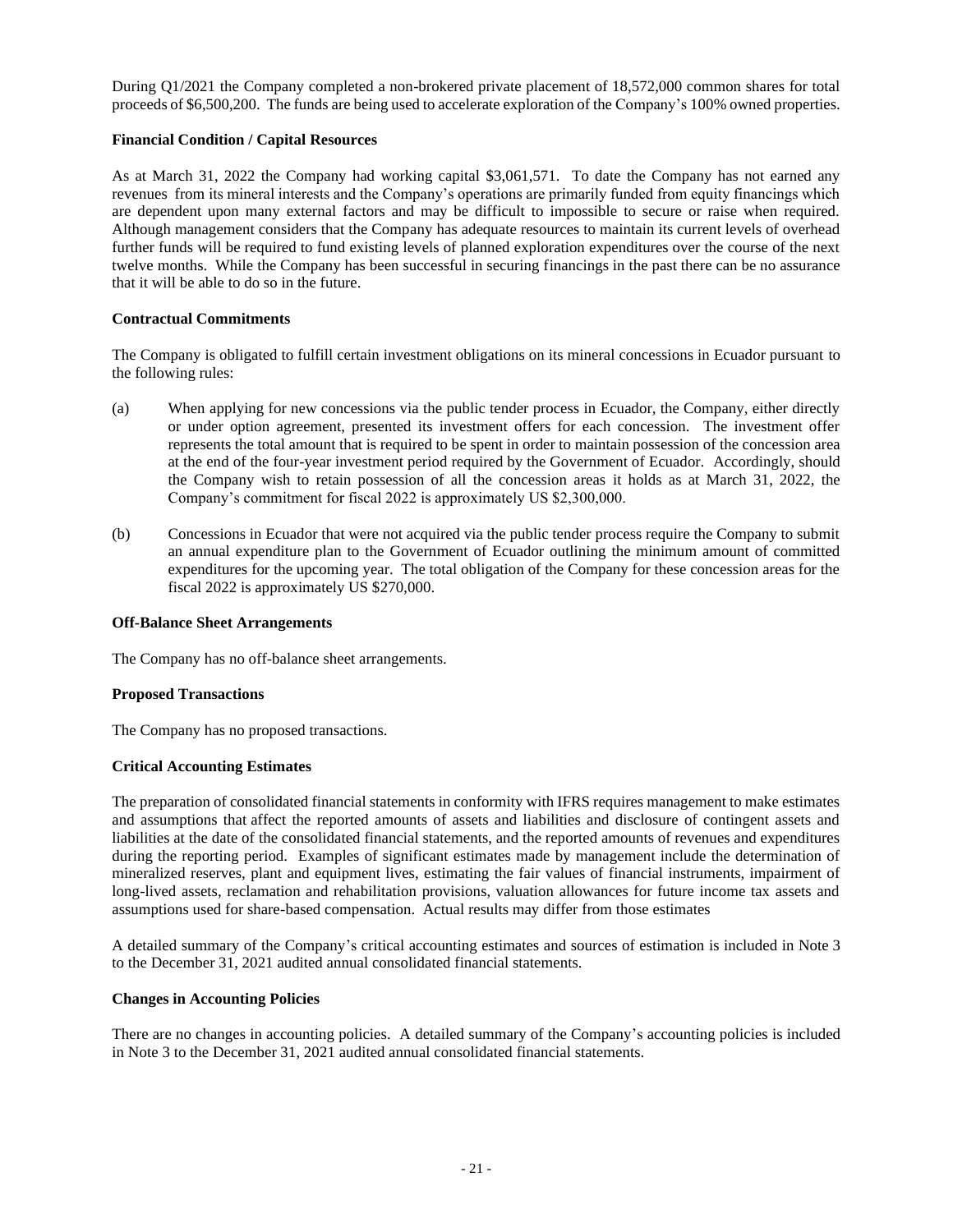#### **Transactions with Related Parties**

A number of key management personnel, or their related parties, hold positions in other entities that result in them having control or significant influence over the financial or operating policies of those entities. Certain of these entities transacted with the Company during the reporting period.

#### (a) *Transactions with Key Management Personnel*

During Q1/2022 and Q1/2021 the following amounts were incurred with respect to the Company's President and CEO, Fredy Salazar, the CFO, Pablo Acosta and the Executive Vice-President Merlin Marr-Johnson:

|                                            | Q1/2022 | Q1/2021<br>\$ |
|--------------------------------------------|---------|---------------|
| Mr. Salazar                                |         |               |
| - Salaries and compensation                | 17,068  | 17,099        |
| - Health benefits                          | 1,173   | 1,173         |
| - Share-based compensation (share options) | 13,712  |               |
| - Share-based compensation (RSUs)          | 6,153   |               |
|                                            | 38,106  | 18,272        |
| Mr. Acosta                                 |         |               |
| - Salaries and compensation                | 19,736  | 27,359        |
| - Health benefits                          | 472     | 472           |
| - Share-based compensation (share options) | 4,219   |               |
| - Share-based compensation (RSUs)          | 2,735   |               |
|                                            | 27,162  | 27,831        |
| Mr. Marr-Johnson                           |         |               |
| - Consulting fees                          | 33,000  | 33,000        |
| - Share-based compensation (share options) | 10,548  | 1,618         |
| - Share-based compensation (RSUs)          | 5,128   |               |
|                                            | 48,676  | 34,618        |
|                                            | 113,944 | 80,721        |
|                                            |         |               |

As at March 31, 2022 \$25,124 (December 31, 2021 - \$11,000) remained unpaid.

#### (b) *Transactions with Other Related Parties*

(i) During Q1/2022 and Q1/2021 the following consulting expenses were incurred with respect to nonexecutive directors and a former corporate secretary (Freddy Salazar) of the Company:

|                                          | O1/2022 | Q1/2021 |
|------------------------------------------|---------|---------|
|                                          | \$      | ж       |
| Consulting fees                          |         |         |
| - Etienne Walter                         | 5,690   | 5,658   |
| - Nick DeMare                            | 9,464   | 11,400  |
| - Jennifer $Wu^{(1)}$                    |         | 5,658   |
| - Mary Gilzean <sup>(2)</sup>            | 5,690   |         |
| Share-based compensation (share options) |         |         |
| - Etienne Walter                         | 2,637   |         |
| - Nick DeMare                            | 2,742   |         |
| - Mary Gilzean                           | 16,199  |         |
| Share-based compensation (RSUs)          |         |         |
| - Etienne Walter                         | 1,196   |         |
| - Nick DeMare                            | 2,735   |         |
| - Mary Gilzean                           | 4,562   |         |
|                                          | 50,915  | 22.716  |

(1) Ms. Wu resigned April 23, 2021.

(2) Ms. Gilzean was appointed a director on June 14, 2021.